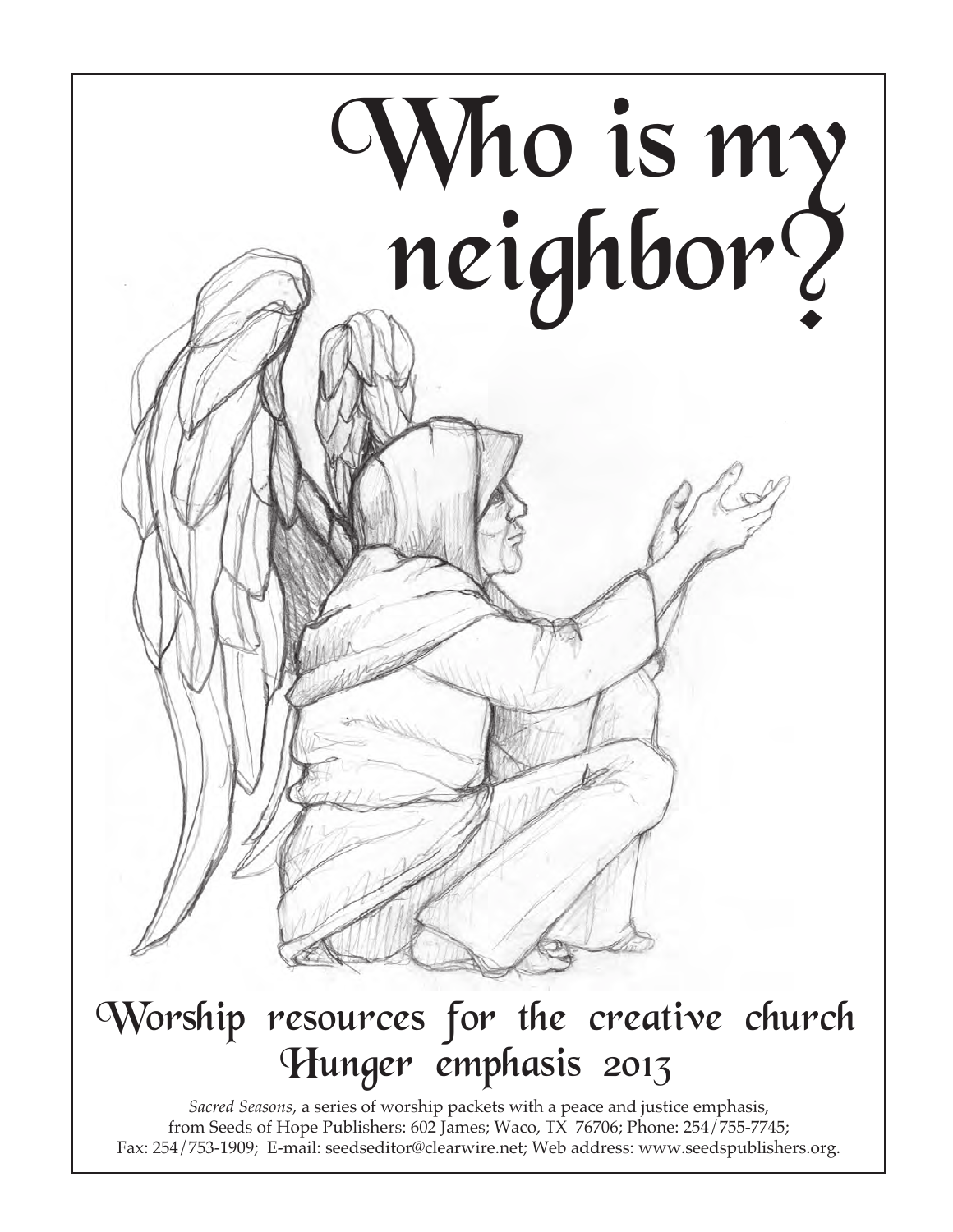Sacred Seasons:



Worship Tools with an Attitude—Toward Justice, Peace & Food Security for All of God's People.

*These unique resource packets are available for the liturgical year, three packets a year for \$100 (\$125 for non-US subscriptions), one packet for \$50 (\$65 outside of the US).*

#### **Staff and Volunteers**

| Editor:                            | L. Katherine Cook            |
|------------------------------------|------------------------------|
| Business Manager:                  | Kathy Gardner                |
| Copy Editor:                       | Deborah E. Harris            |
| Editorial Assistants:              | Natalia Alas,                |
|                                    | Poplar Yuan                  |
| Library Assistant:                 | <b>Bill Hughes</b>           |
| ActLocallyWaco Editor:             | Ashley                       |
|                                    | Thornton                     |
| Artists:                           | Robert Askins, Sally Askins, |
| Peter Yuichi Clark, Robert Darden, |                              |
| Van Darden, Erin Kennedy Mayer,    |                              |
| Lenora Mathis, Kate Moore,         |                              |
| Sharon Rollins, Susan Smith,       |                              |
| Rebecca Ward                       |                              |

#### **2013 Council of Stewards**

Sally Lynn Askins (Vice President) Meg Cullar Deborah E. Harris (Secretary) B. Michael Long (President) Jo Pendleton

#### **Board of Advisors**

Dale A. Barron H. Joseph Haag Daniel B. McGee Kathryn Mueller Jon Singletary David Wilkinson

#### **Statement of Purpose**

Seeds of Hope, Inc., is a private, independent group of believers responding to a common burden for the poor and hungry of God's world, and acting on the strong belief that biblical mandates to feed the poor were not intended to

### in this worship packet: Who is my neighbor?

- **4 Theme Interpretation**
- **5 Who Is My Neighbor?** *A Hunger Emphasis Liturgy*
- **7 Go & Do Likewise: Hearing the Good Samaritan Story as Adults** *A Hunger Emphasis Sermon*
- **12 Defining Neighbor** *A Scripture Paraphrase*
- **10 What Am I Supposed to Do about Hunger?** *A Dramatic Project for Youth & Children*
- **13 Quotes, Poems & Pithy Sayings**
- **14 Love Your Neighbor As Yourself: The Call of Shalom** *A Meditation*
- **18 Love the Lord, Your God** *A Nested Meditation*
- **19 Helping My Neighbors: 12 Things for Kids, Their Parents & Their Ministers to Do**
- **21 2013 Facts about Hunger**
- **23 How Much Do You Know about Hunger?** *A Quiz*
- **24 Benediction**
- *plus* **Who Is My Neighbor? 40 Days of Discovery** *A Hunger Emphasis Calendar*
- *and* **Who Is My Neighbor?** *A Hunger Emphasis Placemat*

be optional. For 22 years, the group has sought out people of faith who feel called to care for the poor; and to affirm, enable and empower a variety of responses to the problems of poverty.

#### **Editorial Address**

The Seeds of Hope ministry is housed by the community of faith at Seventh and James Baptist Church. The mailing address is: 602 James; Waco, TX 76706; Phone: 254/755-7745; Fax: 254/753-1909; E-mail: seedseditor@ clearwire.net. Web address: www. seedspublishers.org. Copyright © 2013. Material in this packet is for the use of the purchasing faith community to enhance worship and increase awareness in economic justice issues. ISSN 0194-4495. Seeds of Hope, Inc., holds the 501(c)3 nonprofit tax status. All contributions above the subscription rate are fully tax-deductible.

art by Sharon R. Rollins

by Sharon R. Rollins

Scripture quotations, unless otherwise noted, are from the New Revised Standard Version, Copyright © 2003, Division of Christian Education of the National Council of Churches of Christ in the U.S.A. Used by permission.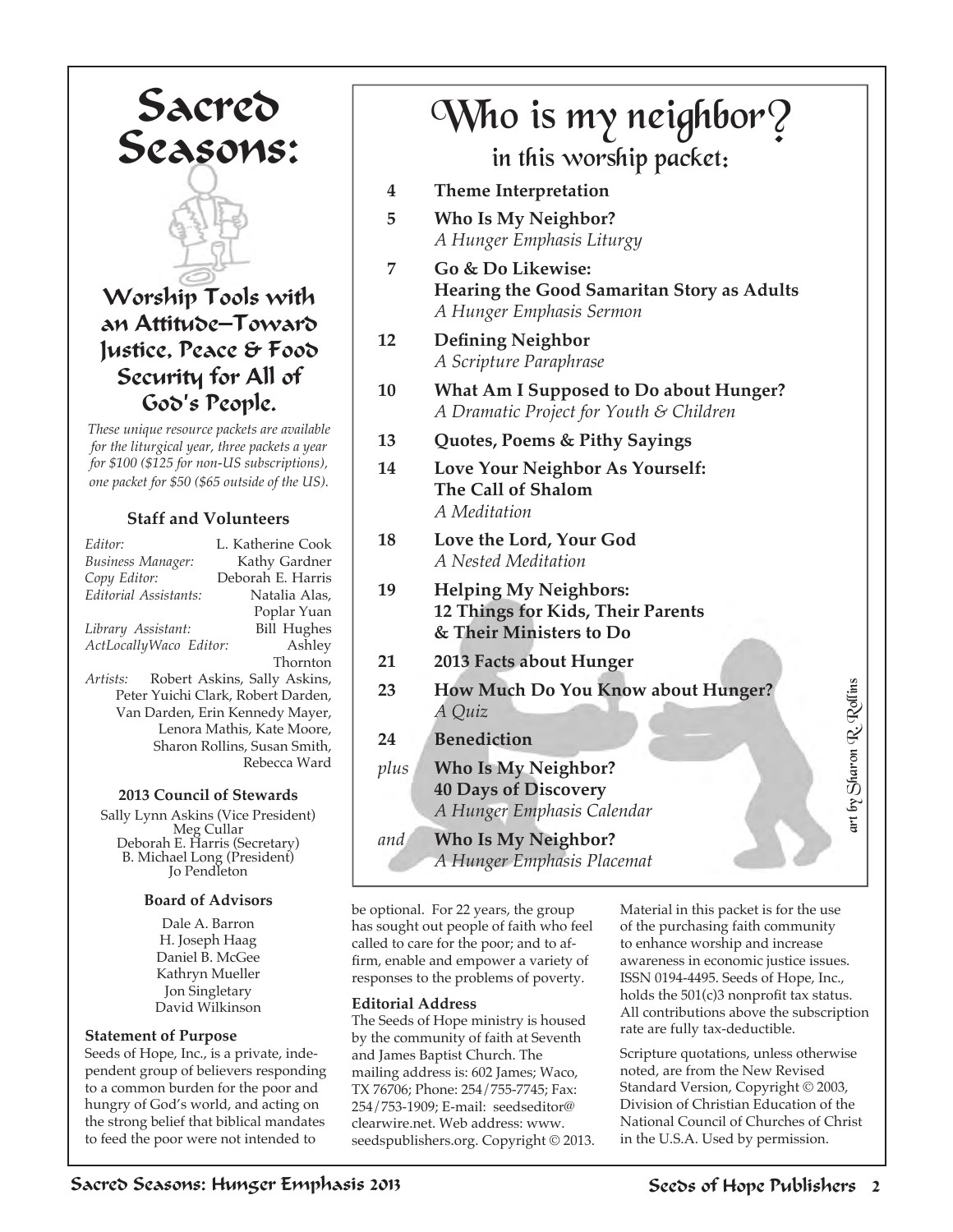# A word about this packet

The theme of this packet, the 16th Hunger<br>
Emphasis packet from Seeds of Hope, was<br>
isonized by a sono by Marsha Martia titled "A Little inspired by a song by Marsha Martie titled "A Little Bit of You." The song was recorded in 1976 on vinyl, when Marsha was singing with a folk-gospel/ roadhouse rock group called Freedom Road. We were recently able to obtain a digital copy of it, with her blessing. We are sending the digital recording to our subscribers via email, along with the pdfs of this packet. If you have come across this material and would like to hear the song, please contact us at seedseditor@clearwire.net, and we will send you a copy. The lyrics are printed in the sidebar on this page.

You may have also noticed Marsha's name in the byline for the sermon we're including, beginning on

page 7. She is pastor of CrossTies Ecumenical Fellowship, a small but vital congregation of Christians who have worked in one of Waco's most povertystricken neighborhoods, just across Interstate 35 from Baylor University and the Seeds office, for 25 years. The folks at CrossTies have been friends of the Seeds ministry since we first opened our doors in Waco 22 years ago.

You will find art in this packet from many of our favorite artists, including two new pieces, created just for you by Sally Lynn Askins, a design professor in the Baylor Department of Theatre Arts. Sally has created something like 92 pieces of art for *Sacred Seasons* over the past 15 years. The new pieces are on the cover and on pages 10 and 15.

We are deeply grateful for all of you who subscribe to *Sacred Seasons*, and who make use of these gifts in your worship and work. We are also grateful for the many people who continue to contribute their work and ideas to our worship resources.

We are especially grateful to Deborah Harris, also a member

of the Council of Stewards, who proofreads almost everything that comes out of the Seeds office, and whose nested meditation you will find on page 18. Deborah is a acclaimed freelance writer and lyricist.

As always, we want you to feel free to play around with these liturgies and services, and adapt them to your congregation's needs and resources. If you come up with something creative and different, we would love to hear about it.

The contents of this packet are your congregation's to use freely and share with others as the need arises. We really do pray that our materials, and this packet in particular, will help you and your congregation to observe a meaningful hunger-emphasis season. —Gratefully,

The Seeds Staff and Council of Stewards



*audio copy of the song, email seedseditor@clearwire.net.*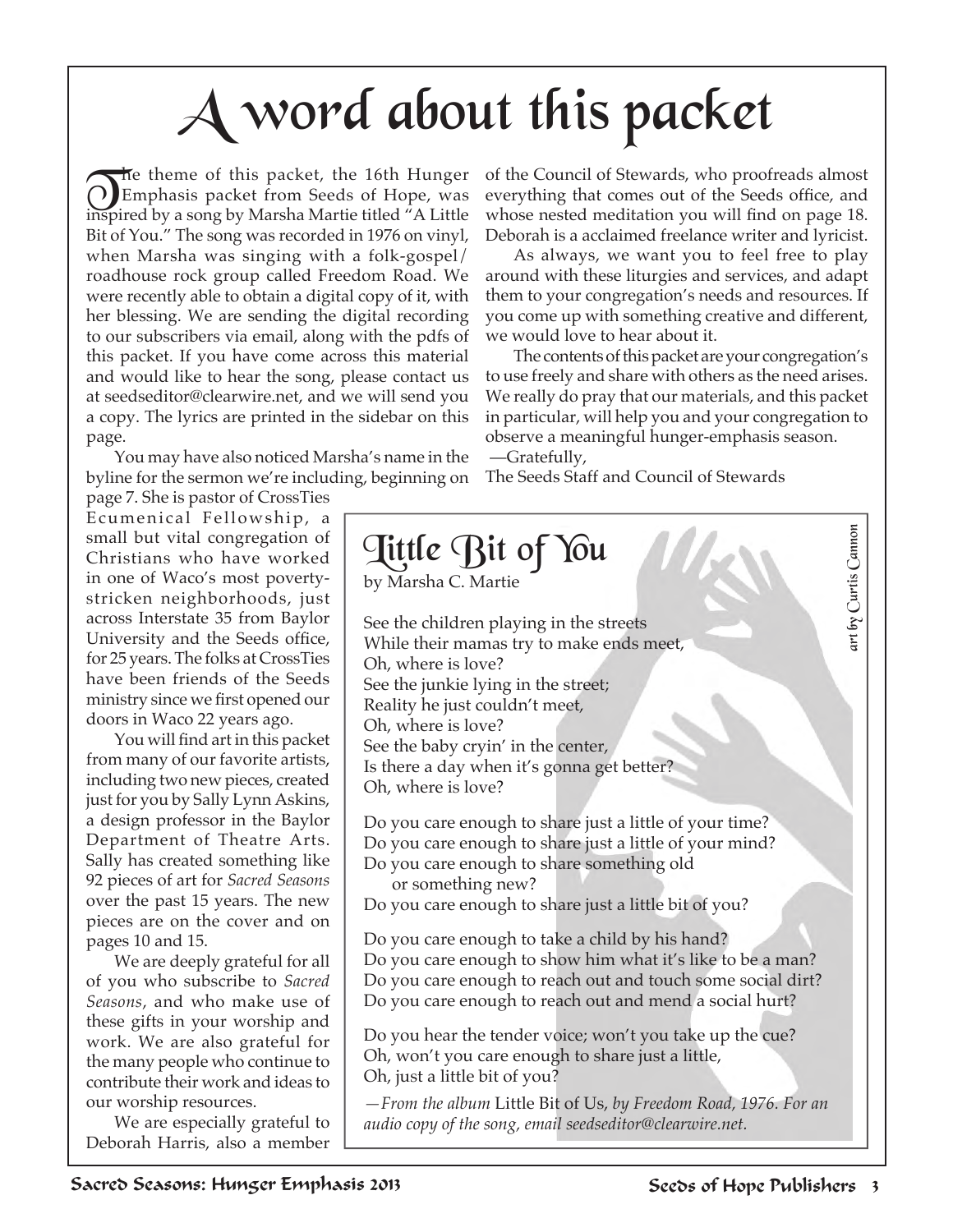# Theme interpretation



When Jesus said to love your neighbor, a lawyer who was<br> **When** the second asked him to clarify what he meant by *neighbor*. He wanted a legal definition he could refer to in case the question of loving one ever happened to come up.

He presumably wanted something on the order of: "A neighbor (hereinafter referred to as the party of the first part) is to be construed as meaning a person of Jewish descent whose legal residence is within a radius of no more than three statute miles from one's own legal residence unless there is another person of Jewish descent (hereinafter to be referred to as the party of the second part) living closer to the party of the first part than one is oneself, in which case the party of the second part is construed to be the neighbor of the party of the first part and one is oneself relieved of any sort or kind whatsoever."

Instead Jesus told the story of the Good Samaritan (Luke 10:25-37), the point of which seems to be that your neighbor is to be construed as meaning anybody who needs you. The lawyer's response is left unrecorded.

*—Frederick Buechner,* Wishful Thinking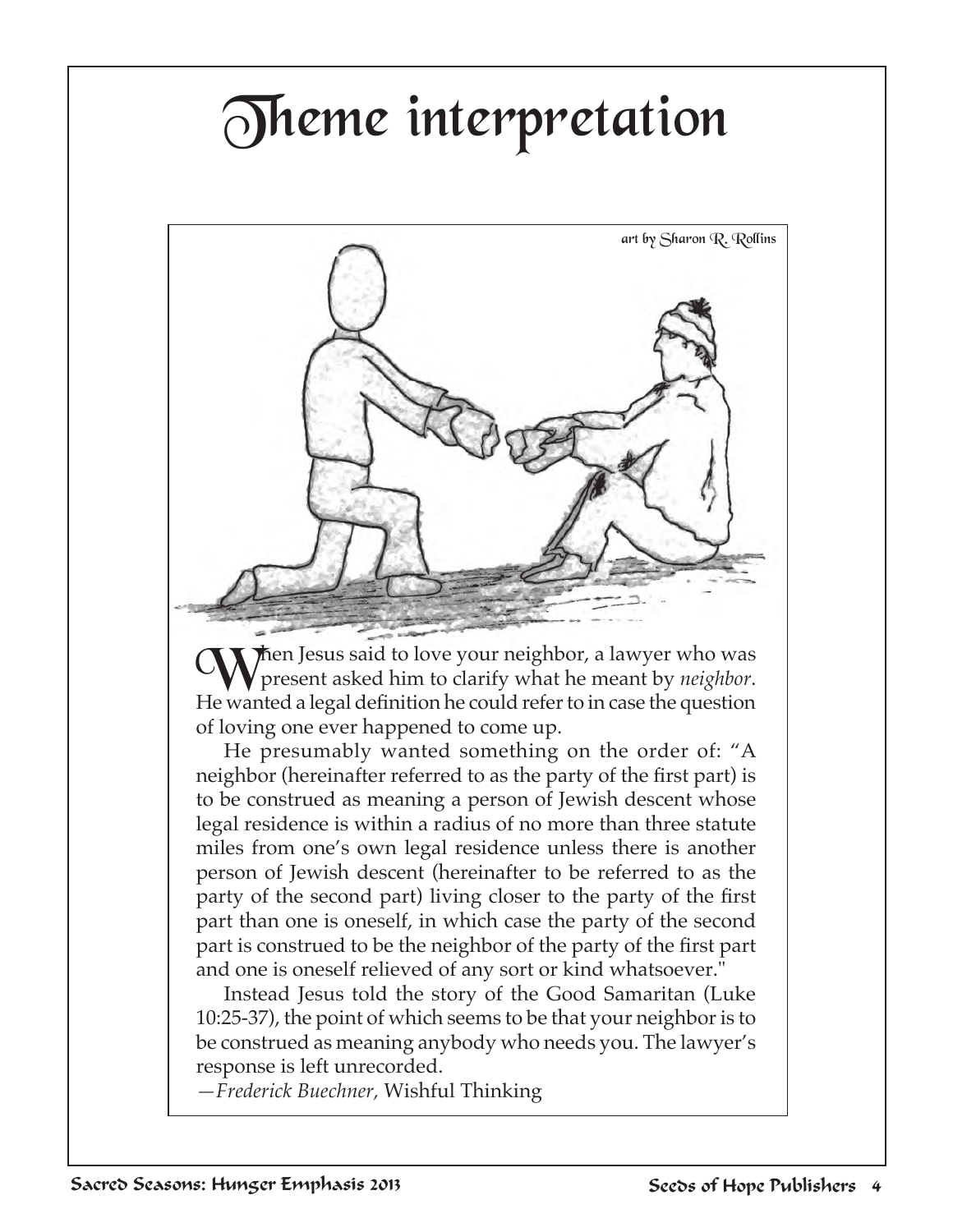### Who is my neighbor?  ${\mathcal A}$ hunger emphasis liturgy

by Katie Cook

#### Processional hymn

"God of Justice, God of Mercy" Words: Jane Parker Huber, 1983 Music: Rowland Hugh Pritchard, 1855 Tune: HYFERDOL *A Singing Faith #63*

### Call to worship

ONE: God of all creation, earth, grain, water, yeast, sun, grapes and air,

*MANY: Gather us together like the ingredients of bread and wine.*

ONE: We are crushed under foot like grapes in a winepress.

*MANY: Let the Spirit of grace ferment in our church and relationships.*

ONE: Knead our lives together in this moment through pain and joy.



*MANY: Let your creative fire transform us into the Body of Christ.*

—Lucas Land

#### Invocation

### Meditation of contemplation

Let us sit down soon to eat with all those who haven't eaten; let us spread great tablecloths, put salt in the lakes of the world, set up planetary bakeries, stables with strawberries in snow, and a plate like the moon itself from which we can all eat. *—Pablo Neruda, Chilean poet and Nobel Laureate*

### Hebrew scripture reading

Deuteronomy 10:12-19

#### Responsive word from the prophets

ONE: This is what God says: I don't want all of your fancy worship.

*MANY: This is what I want from you: to break the chains of injustice, get rid of exploitation in the workplace, free the oppressed, to cancel debts.*

ONE: This is what I want from you: to share your food with the hungry, invite the homeless poor into your homes, put clothes on people who are shivering, to take care of your own families.

*MANY: If you do this, your lives will be full of sunlight. Then, when you pray, I will answer. Then, when you call for help, I will be there.*

ONE: I want you to get rid of your unfair practices, quit blaming victims and quit gossiping about other people's sins. I want you to be generous with the hungry and start giving yourselves to the people who need you.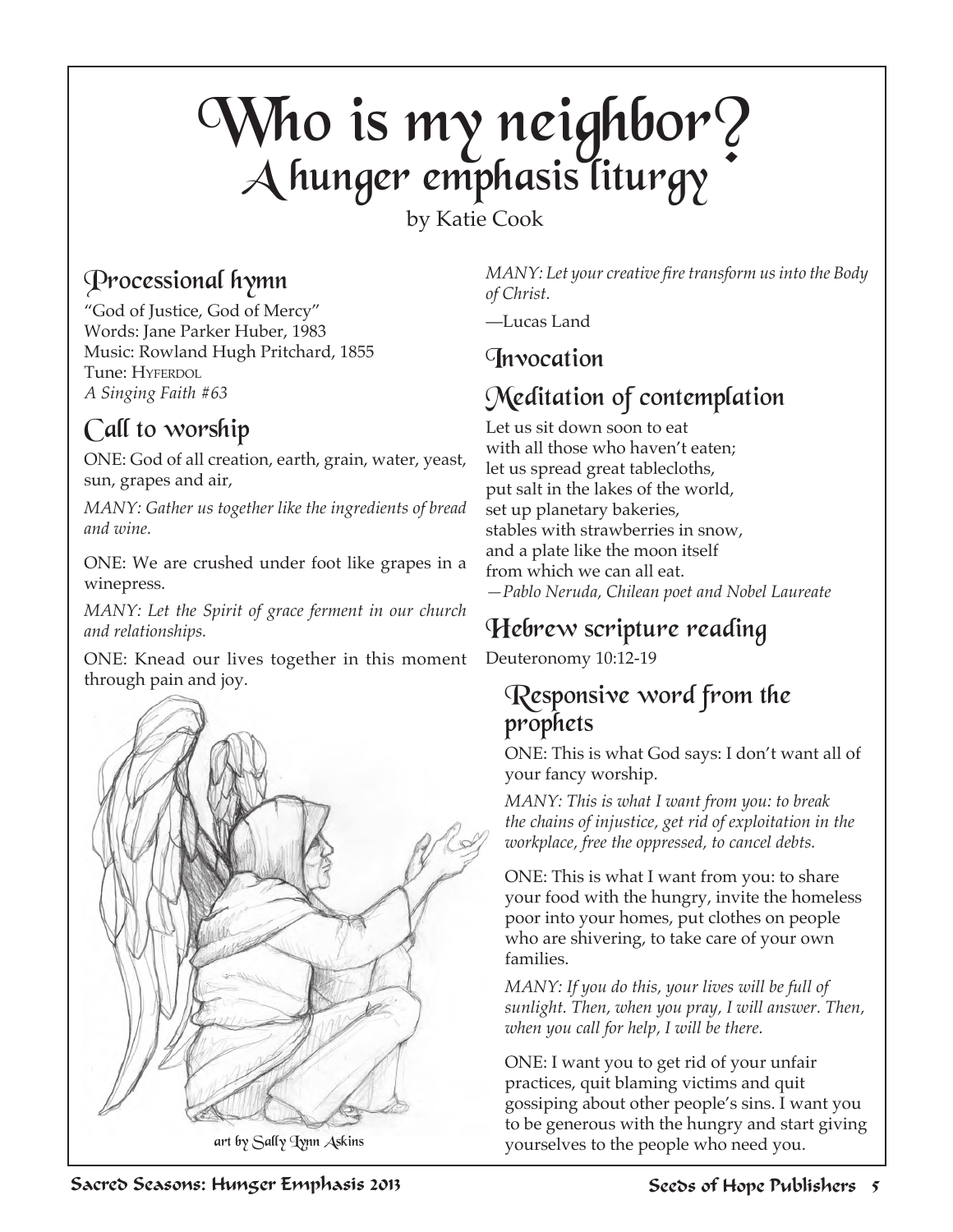*MANY: If you do this, your lives will begin to glow in the darkness, and where once there was shadow, there will be bright sunshine.*

*—adapted from Isaiah 58:6-10 in The Message and the NRSV*

#### Hymn

"Come Celebrate the Call of God" Words: Brian Wren, 1989 Music: Hal H. Hopson, 1993 Tune: ALIDA'S TUNE *Chalice Hymnal #454*

#### Epistle reading

1 Timothy 6:6-19

#### Gospel reading

Luke 10:25-37

#### Drama

"What Am I Supposed to Do about Hunger?" a dramatic project for children & youth by Katie Cook *(see page 11)*

#### Sermon

"Go and Do Likewise: Hearing the Good Samaritan Story as Adults" by Marsha Martie *(see page 8)*

#### Invitation to the table

We welcome all to this table, which is the table of our Lord. As we gather at the table, let us remember that the ones with whom we share are the daughters and sons of God, and so, too, are the people outside these walls who need our help.

#### The bread

*The celebrant lifts the bread and says,* 

As we share this bread, we thank you, God, for our daily bread, for the food that delights and nourishes us and for the companionship that sustains us.

*The celebrant breaks the bread and says,*

On the night before his death, Jesus was at supper with his friends. He took bread from the table and blessed it, and gave thanks for it. Then he gave it to his friends, saying, "Take this and eat it, for it

is my body." As we take this bread, we remember that he also said, "Whenever you give bread to the least of my brothers and sisters, you have given it to me."

#### $\mathcal{D}$ he cup

*The celebrant lifts the cup and says,* 

We thank, you, God for the cup that quenches our thirst and for the Living Water with which you surprise and enrich and transform our lives.

*The celebrant pours the cup and says,* On the night before his death, Jesus also took a cup of wine from the table; and when he had given thanks, he gave it his friends, and said, "Drink this, all of you." In drinking from this cup, we remember that he also said, "Whenever you give something to my brothers and sisters to drink, you have also quenched my thirst."

### Communion blessing

Giving God, bless all who have gathered around this table. May we know the fullness of your presence at every meal and in all our sharing times. Amen.

#### Meditation of commitment

*If you haven't already played it, this would be a good place to play "A Little Bit of You" by Marsha Martie (see page 3).* 

#### Hymn

"You Satisfy the Hungry Heart" Words: Omer Westendorf, 1976 Music: Robert E. Kreutz, 1976 Tune: Finest Wheat *Chalice Hymnal #429*

### Benediction

May God bless each of us as we make our way from here, and as we continue our journey. In our times of need, may we find a table spread in the wilderness and companions on the road. In our times of plenty, may our eyes be open to the hungry one lost in the wilderness. God, give us the grace to share our plenty with him. In our times of plenty, may we see the one who needs our companionship, and may we have the courage to reach out our hands to her.

*—Katie Cook is the Seeds of Hope editor.*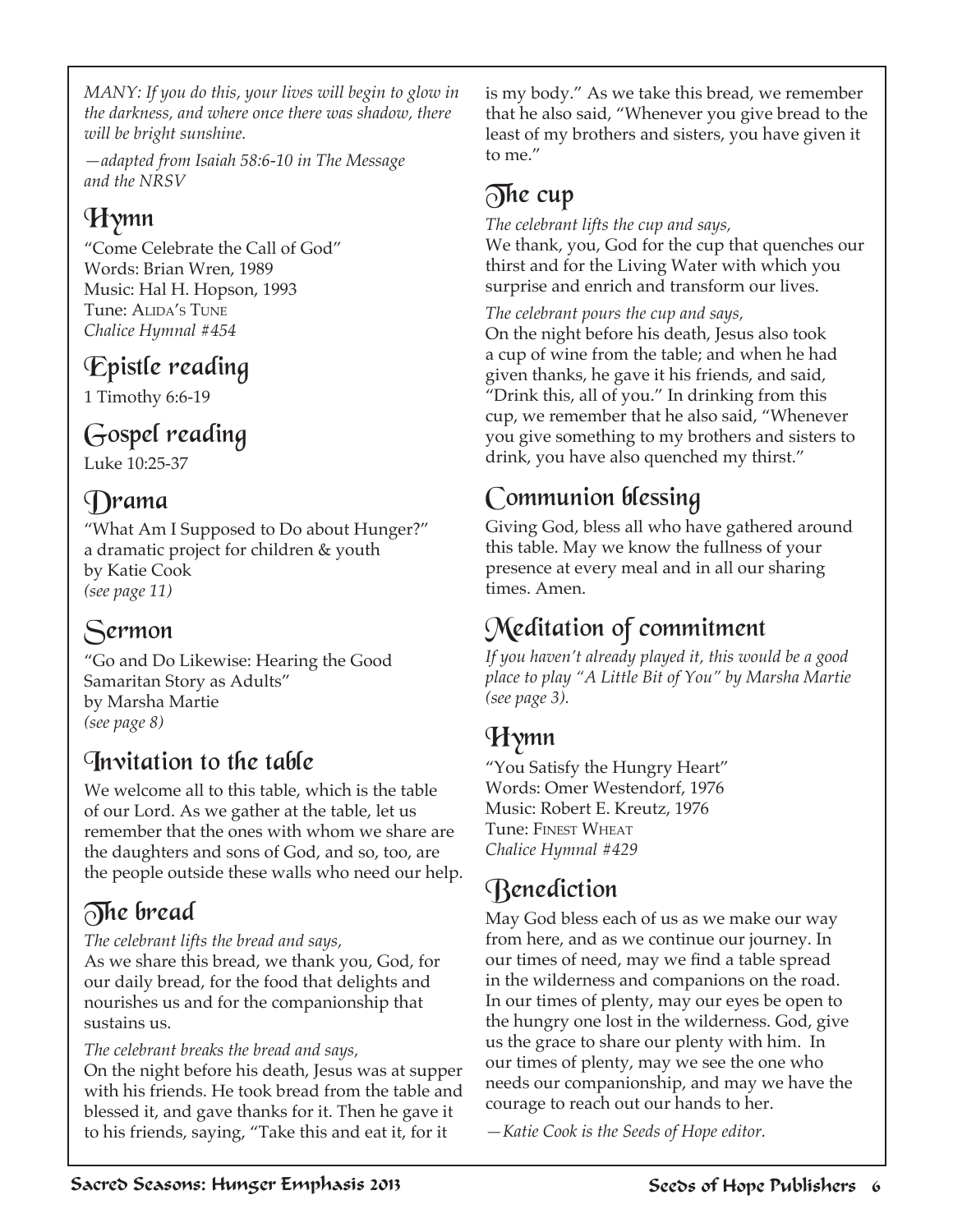## Go & do likewise: Hearing the good samaritan story as adults

by Marsha C. Martie

J*ust then a lawyer stood up to test Jesus. "Teacher," he said, "what must I do to inherit eternal life?" [Jesus] said to him, "What is written in the law? What do you read there?"* 

*He answered, "You shall love the Lord your God with all your heart, and with all your soul, and with all your strength, and with all your mind; and your neighbor as yourself."* 

*And he said to him, "You have given the right answer; do this, and you will live."*

*But wanting to justify himself, he asked Jesus, "And who is my neighbor?"* 

*Jesus replied, "A man was going down from Jerusalem to Jericho, and fell into the hands of robbers, who stripped him, beat him, and went away, leaving him half dead. Now by chance a priest was going down that road; and when he saw him, he passed by on the other side. So likewise a Levite, when he came to the place and saw him, passed by on the other side.* 

*But a Samaritan while traveling came near him; and when he saw him, he was moved with pity. He went to him and bandaged his wounds, having poured oil and*  *wine on them. Then he put him on his own animal, brought him to an inn, and took care of him. The next day he took out two denarii, gave them to the innkeeper, and said, 'Take care of him; and when I come back, I will repay you whatever more you spend.' Which of these three, do you think, was a neighbor to the man who fell into the hands of the robbers?"*

 *He said, "The one who showed him mercy." Jesus said to him, "Go and do likewise."*

 *—Luke 10:25-37*

This passage of scripture, the story of the Good<br>
Samaritan, is a passage that is quite familiar. It's a story that's been told to us since childhood, and so I think the difficulty with it is learning to hear it with adult ears.

The author of Luke tells us this is something that happened on "one occasion." So he is, at this time, telling stories that are not necessarily in order; he's just making sure this event, one that he considered important, got into the manuscript. And so he tells this now-familiar story. *continued*

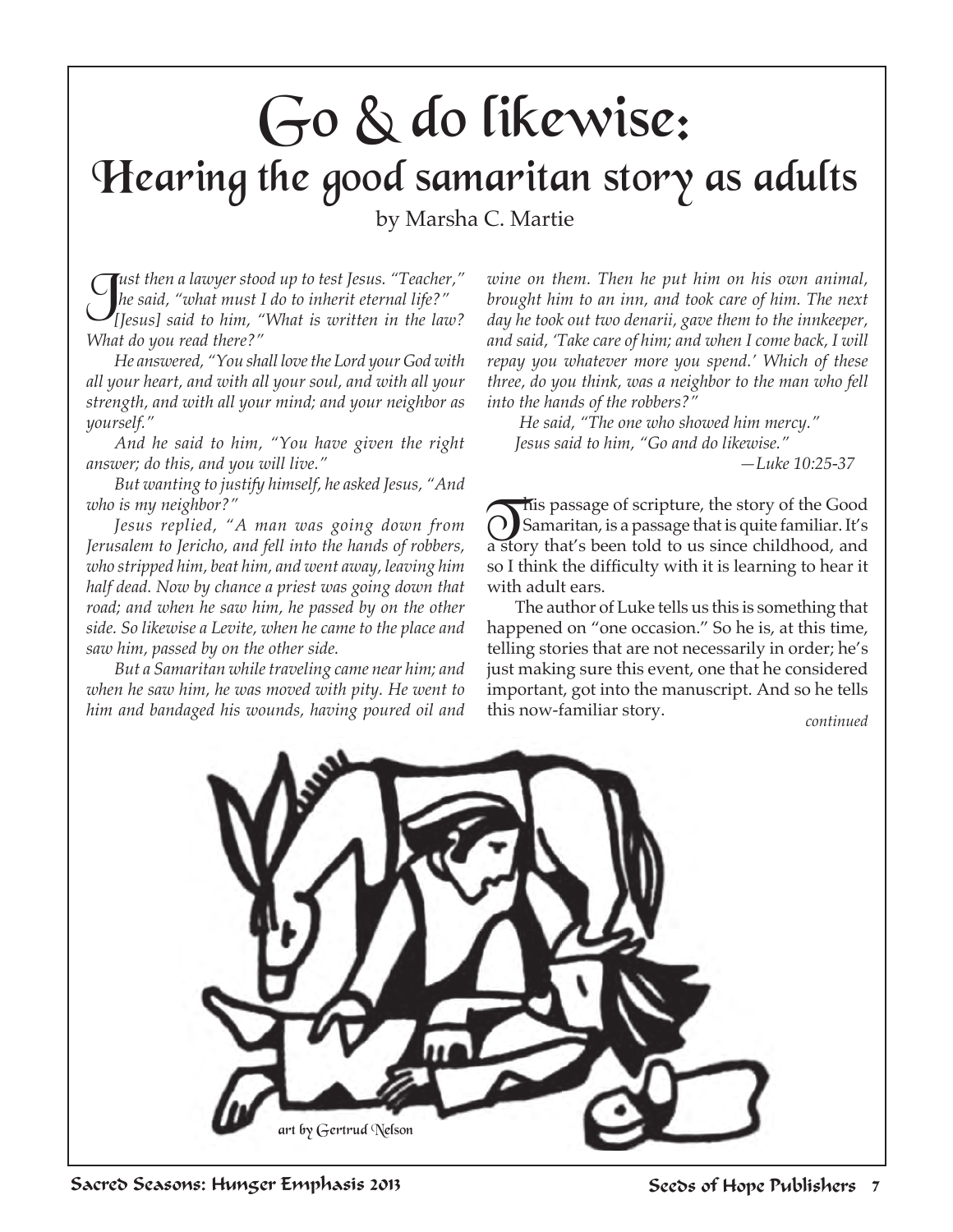As a child, I was taught to focus on the parable. The parable told me to love my neighbor and my neighbor meant those in need. And indeed, this is an important story and point.

But now as adults we need to look more deeply at the whole story and gain knowledge for action. That's one very important reason we need knowledge—so we know how to act.

But that's not why this lawyer wanted Jesus' answer, was it? He wasn't seeking knowledge for

How often do we use our knowledge to keep us from living—to keep us from a deep love relationship with God and from caring for those in need?

action. He sought knowledge for justification.

It's important that we look carefully at this man, because he did what we so often do. He started out with the question, "What must I do to inherit eternal life?" Jesus' answer was simple for one who knew and worked with the law everyday.

Jesus essentially answered his question with a question: "What is written in the law? How do you read it?" In other words, "What do you already know?"

And the lawyer answered with what he already knew, and knew well. For his answer came from the Shema, which is a command, but it is more than a command:

*Hear O Israel, the Lord our God, the Lord is One. Love the Lord your God with all your heart, and with all your soul, and with all your mind, and with all your strength.*

He knew the Shema well; all of his life he had known this prayer, the prayer of all Israel. It was the first prayer he breathed in the morning, and it was the last prayer he whispered at night. For every observant Jew, day began and still begins with these words. To the Shema, the lawyer, with his vast store of knowledge, added and aptly summed up the rest of the law with "Love your neighbor as yourself." Clearly he was knowledgeable.

But Jesus' answer gave the lawyer away. There was a problem—a gap between what he knew and what he did. Jesus told him his answer was right and, if he would apply his knowledge in *doing,* he would live.

But the lawyer gave himself away when, to justify himself, he asks, "And who is my neighbor?"

I hate to think how often this happens: how often we know what to do—our knowledge is equal to the challenge—but our hearts too often seek justification for not acting. And so Jesus, apparently unperturbed by the lawyer's question, told the parable of the Good Samaritan.

*The notion that one's good deeds are building up capital that can be cashed in on the judgment day is common in Western culture. Jesus' radical ethic, however, refuses to recognize as real life anything that is not a life of self-giving love toward neighbor and God. In other words, we are not even considered alive from a divine perspective until or unless we are living-as-love. True life, in God's reign, is predicated on love of God and neighbor.*

*How different is this image of life from the options presented to us by our culture and often by our religious leaders. On the one hand, a life of self-giving love is a far cry from "the good life" of "grabbing all the gusto" one can get. On the other hand, it is very different from the life of legalistic and ritualistic perfection in which one lives according to certain rules and doctrines, never straying from certain safe patterns of action. Somewhere just around the corner from hedonism and legalism we encounter, like the lawyer, the simple love-ethic of the Bible. In discovering this ethic we begin to see that it may actually constitute the one true "alternative lifestyle" that will breathe life into ourselves and into the world in which we live.* 

*—John S. McClure, Pentecost 1, Proclamation 5, Series C, Interpreting the Lessons of the Church Year, Minneapolis, MN: Augsburg Fortress: 1994, page 57.*

How often do we use our knowledge to keep us from living—to keep us from a deep love relationship with God and from caring for those in need? We need to be intentionally about the business of closing the gap between what we know and what we do. How?

Carry this passage of scripture with you this week. Pray with it and try to live it with the help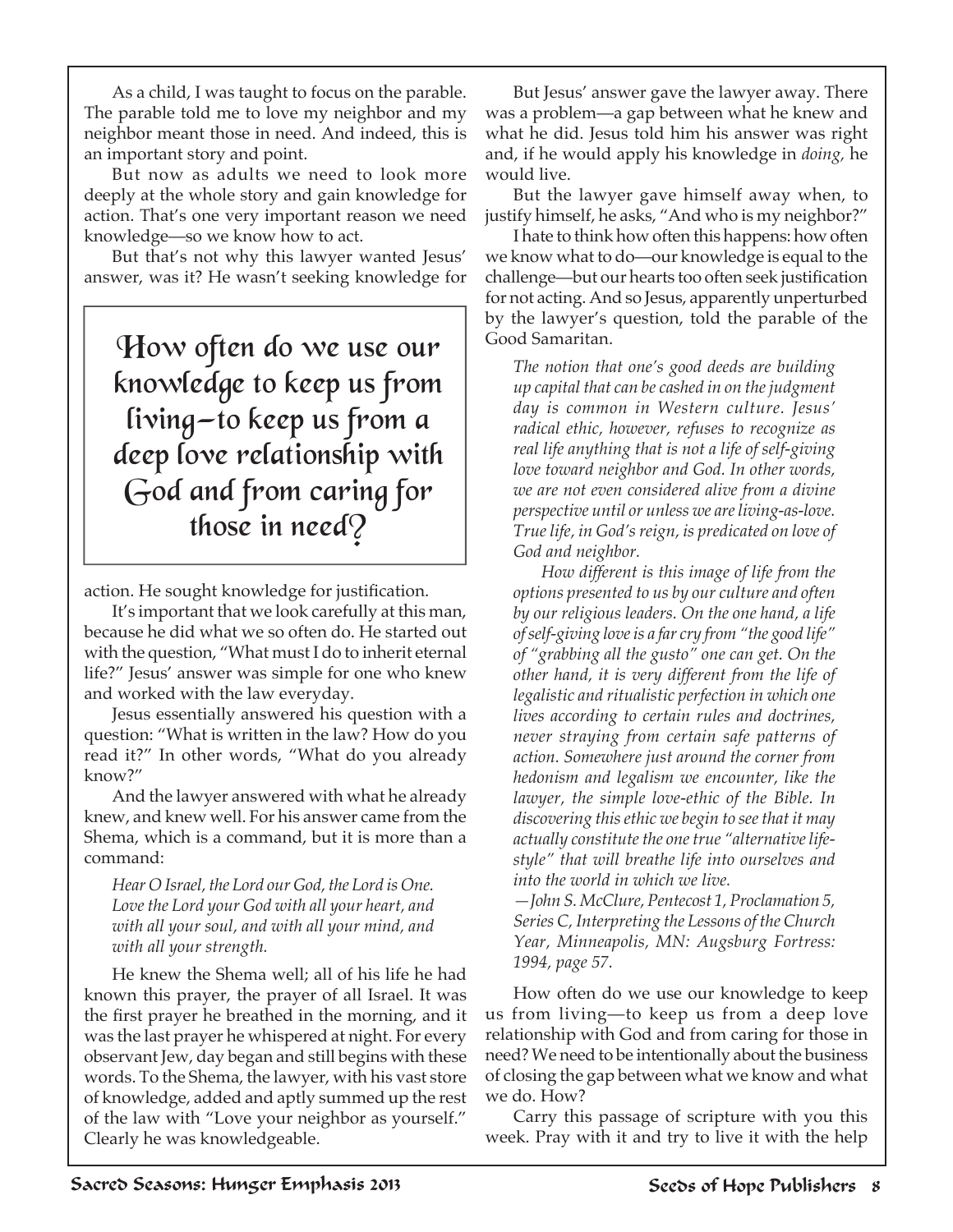of the Spirit of Jesus in you. Each time you are stopped by fear (1) remember that love casts out fear; (2) examine your fear; (3) determine strategies for overcoming your fear. Celebrate every victory

> This story teaches us that  $\,$ life is not found where our culture teaches us to look for it. It isn't in self-preservation and indulgence. Rather, life is found in self-giving.

over fear! Tell someone who will rejoice with you; pray in thanksgiving; dance—like Rocky Balboa at the top of the stairs in the movie *Rocky*.

This story teaches us that life is not found where our culture teaches us to look for it. It isn't in selfpreservation and indulgence—rather, life is found in self-giving.

And finally, be careful not to use your knowledge to talk yourself out of life.

*—Marsha Martie is pastor of CrossTies Ecumenical Fellowship in Waco, TX, a small but vital congregation of Christians at home in one of the city's most povertystricken neighborhoods. Marsha was mentored by the late Gordon Cosby, founder of the Church of the Saviour in Washington, DC, a large network of Christian activists and ministries focused on living out faith in practical, everyday service to their neighbors.*

#### art by Rebecca S. Wardart by Rebecca S. Ward Defining 'neighbor' **Cust then a religion scholar stood up with a question to test Jesus.** "Teacher, what do I need to do to get eternal life?" He answered, "What's written in God's Law? How do you interpret it?" He said, "That you love the Lord your God with all your passion and prayer and muscle and intelligence—and that you love your neighbor as well as you do yourself." "Good answer!" said Jesus. "Do it and you'll live." Looking for a loophole, he asked, "And just how would you define 'neighbor'?" Jesus answered by telling a story. "There was once a man traveling from Jerusalem to Jericho. On the way he was attacked by robbers. They took his clothes, beat him up, and went off leaving him half-dead. Luckily, a priest was on his way down the same road, but when he saw him he angled across to the other side. Then a Levite religious man showed up; he also avoided the injured man. "A Samaritan traveling the road came on him. When he saw the man's condition, his heart went out to him. He gave him first aid, disinfecting and bandaging his wounds. Then he lifted him onto his donkey, led him to an inn, and made him comfortable. In the morning he took out two silver coins and gave them to the innkeeper, saying, 'Take good care of him. If it costs any more, put it on my bill—I'll pay you on my way back.' "What do you think? Which of the three became a neighbor to the man attacked by robbers?" "The one who treated him kindly," the religion scholar responded. Jesus said, "Go and do the same." —Eugene Peterson, *The Message*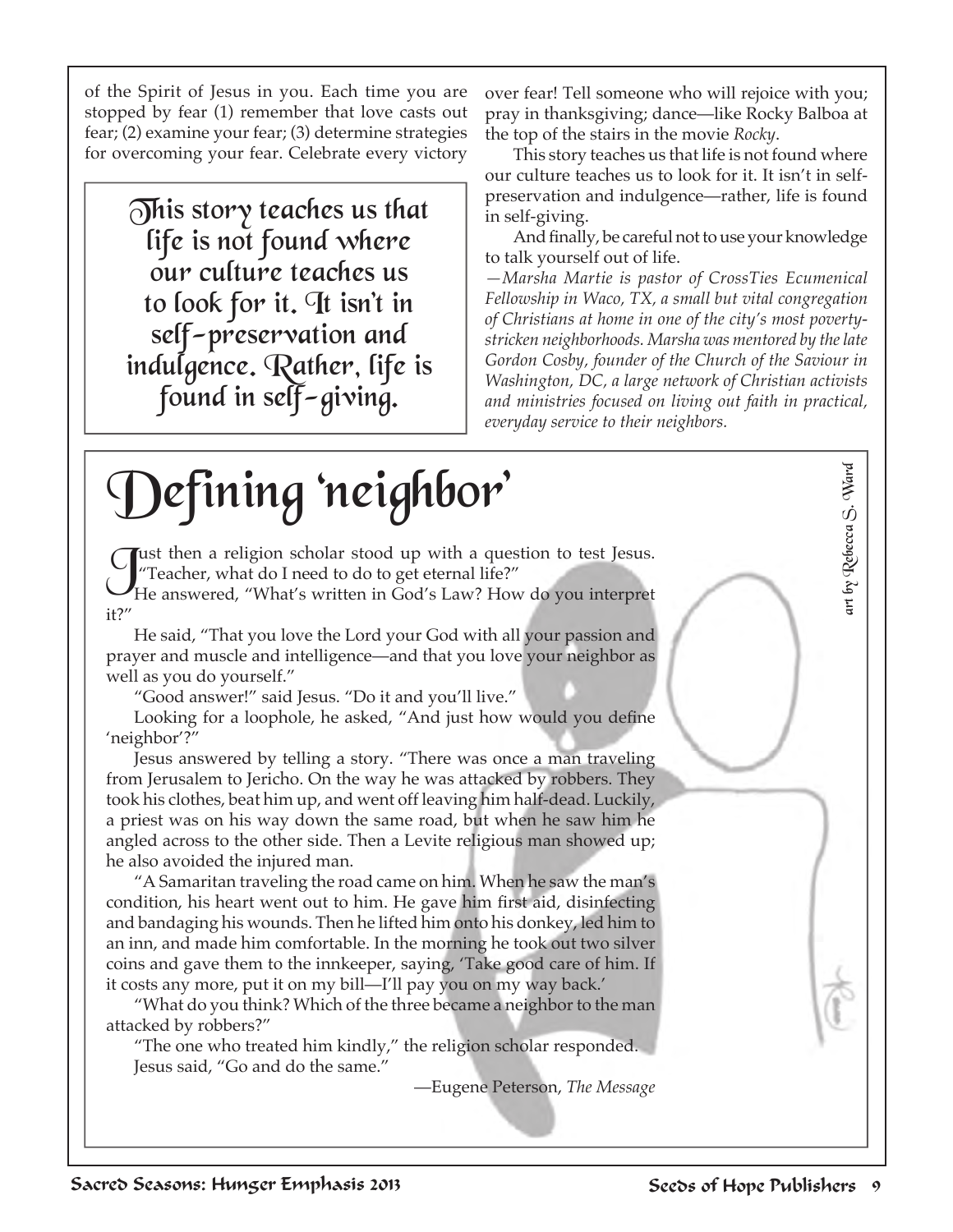## What am I supposed to do about hunger? A dramatic project for children and youth

by Katie Cook

T*his trio of monologues was first used with youth and children in a small church in Shamrock, Texas. The three readers were teenagers. While they read, a pantomime was performed in the center of the worship platform by older children (ages 8-12.)* 

*The children were part of a small mime group called the Parable Players. One of them, whose attire was inspired by the character of Jesus in* Godspell*, also wore clown-like pants and a Superman shirt. The others wore black T-shirts and jeans, with colorful accessories that evoked their individual characters. Older teenage girls had skillfully applied mime make-up on the actors' faces.*

*Below is an adaptation of the Parable Players' interpretation of the Good Samaritan parable.*

*Before the readers begin,* 

*the Jesus-like player (PP1) comes onto the stage with an empty bowl and sits dejectedly on the floor. The readers are in the congregation, near the front but not sitting together.*

#### First monologue

*This reader evokes cynicism and perhaps some angry defensiveness. As he/she begins to read, the second player (PP2) begins walking down the aisle to the stage. He/she is wearing a colorful ipod with earbuds, moving a little to the music. When PP2 sees PP1, he/she makes a wide arc around him/ her, visibly agitated—perhaps fearful—but pretending not to see anything. As the first reader finishes, PP2 leaves the worship area.*

 $\widetilde{\mathcal{F}}$ irst reader: I see it on television all the time pictures of kids in Somalia and homeless people in Detroit, and they're supposed to be starving, and I'm supposed to do something about it. And all of these bleeding-heart people come to me and say things like, "If you are a Christian, you have to do something." And they say, "If you are really a Christian, you will care about all of these hungry people."

Well, this is my answer to all of them—the ones who try to lay a guilt trip on me, just because I happen to be more fortunate than other people.

It is my right and privilege to have good things, because I am an American and because I am a

Christian. Didn't God say in the Old Testament, "If you obey me, you will become rich"?

 I hear preachers on television say it all the time. God wants me to have good things. So why should I feel guilty because there are starving people somewhere? I didn't make them sick. It isn't my fault that they are poor. They ought to get out and find a job. They ought to stop having so many babies.

 And besides, I have heard that the money we send to Africa and other countries doesn't get to the starving people at all. It just goes into the pockets of the government over there.

And most of those governments are Marxist, anyway. So why should



art by Sally Lynn Askins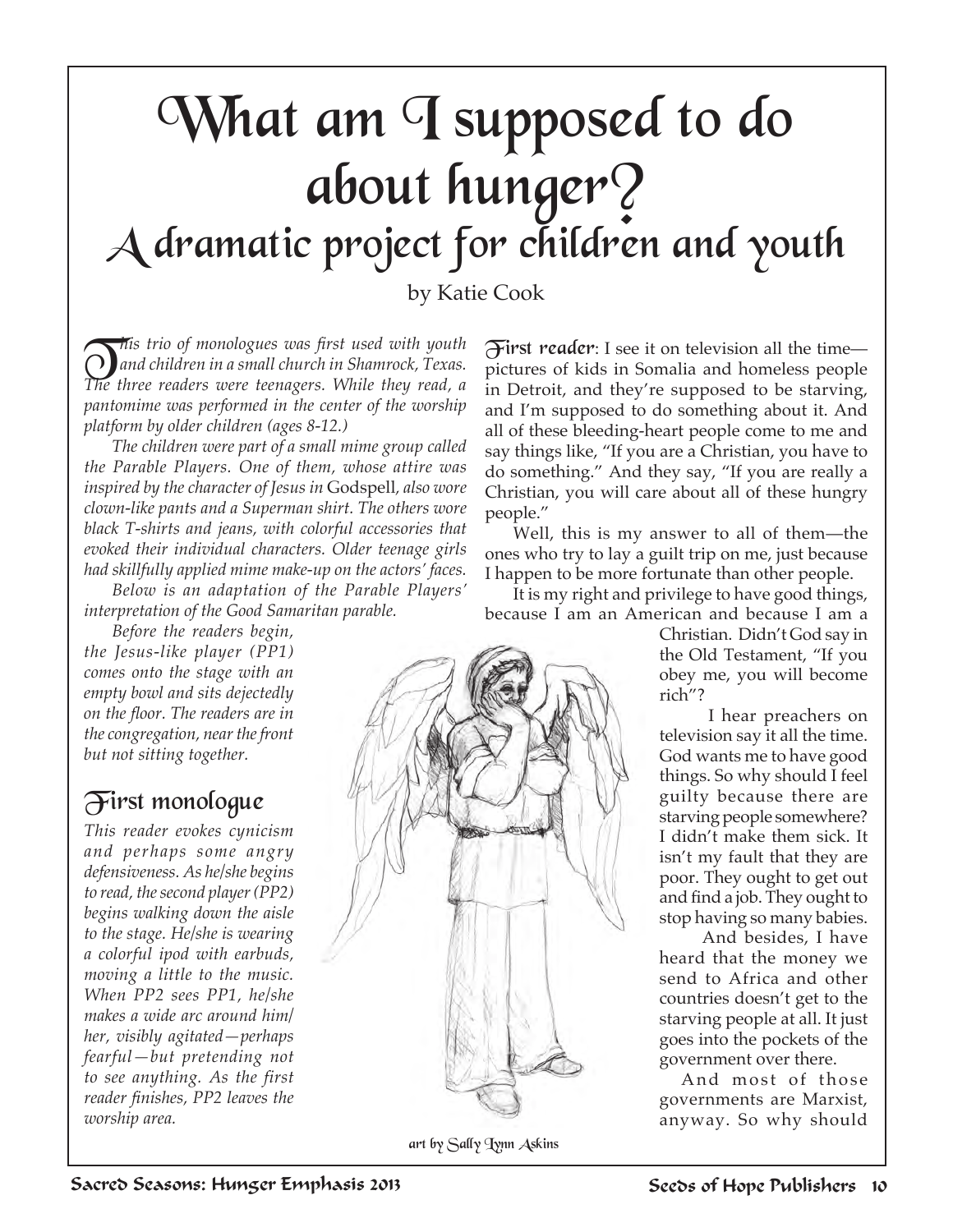we help them? They are our enemies. No, I am not responsible for those people. It is not my problem. If they're going to die, let them do it. The world is getting too crowded with people anyway.

#### Second Monologue

*As this reader begins, a third player (PP3) comes down the aisle, notices PP1, and stops a short distance from PP1, looking toward him/her. As the reader continues, PP3 continues looking at PP1, who holds out his/her arms to PP3. As the reader says, "and so I do nothing," PP3 goes back up the aisle and out of the worship area.*

Second reader: I came to talk to you about the problem of hunger in this world. I don't agree with the person who just spoke to you.

I can't watch reports from Haiti on the news or see a picture of a hungry child in a magazine without breaking down and crying. It is such a dreadful problem. It is such a terrible thing to have people in our world, even people in our own country, who are starving to death.

But I feel paralyzed. I feel helpless. What can I do? It would take millions and millions of dollars to collect the grain and then ship it all the way across the world, and then to get it from the ships to the people.

 It would take millions of dollars and thousands of people to get the starving people back on their feet, to help them start growing crops again, and find clean water to drink.

And will there be enough water, after all? Will there be enough food? It would take hundreds and hundreds of doctors to take care of the diseases that chronic hunger causes. And it would take whoknows-how-many experts to make sure that the food and supplies get to the people who need them.

I don't know what to do. My heart breaks every time I think about it. But what can I do? I'm only 14 years old, and I have to go to high school. I have no money of my own. My parents have no money to spare. What can one person do? I don't know what to do. And so I do nothing.

#### Third Monologue

*As the third reader begins, the fourth player (PP4) begins to come down the aisle. He/she sees PP1, makes eye contact, turns around and goes back out. He/she re-enters at the words "we can find a way" with a loaf of bread and a cup of water. He/she takes it to PP1, sits companionably next to him/her while PP1 eats and drinks.*

 $\delta$ hird reader: I have been listening to the first two speakers, and hoping that I can respond to both of them in the right way. My second friend is right; the problem of hunger in the world is so huge that it's hard to even think about it. And it's hard to imagine what one person can do.

But I think Jesus was pretty clear when that man asked him, "Who is my neighbor?" and he told the story of the Good Samaritan. It sounds to me like my neighbor is anybody who needs me. And Jesus also said, "When you did it for one of my brothers and sisters, you did it for me." If we are going to listen to Jesus at all, then we should realize that each face of every hungry person is also the face of Jesus Christ.

And if that doesn't make us want to do something, then we could look at the Old Testament. The prophets kept saying, "You're going to be in trouble because your laws make the needy people suffer."

The people of Israel didn't listen, and look what happened to them! The Assyrians wiped them off the face of the earth. And the people of Judah didn't listen, and the Babylonians came in, destroyed the city of Jerusalem, destroyed the temple, and sold the people into slavery.

I think the same thing could happen to us. But still we don't listen. Maybe it's because those hungry people are all the way around the world—at least, I guess most of them are. Maybe it's because we've heard so much about people stealing hunger offerings and governments not letting the donated food get to the people. Maybe it's because somebody told us they aren't worthy of our help—and we are so anxious for excuses, we choose to believe it.

But those excuses are not good enough. What will we say when Jesus asks us why we didn't help?

We can find ways to get the food to the people. There are missionaries and relief workers in those countries, or near them, who can help get the donations where they need to go.

We just have to make the effort to find out who they are. There are ways of knowing which organizations can be trusted, and which ones can't. There is no excuse. Even if we aren't rich by US standards, we have more than those children ever dreamed of. We can give our "coke" money for a month. We can wash cars and raise money. We can pray every day for hungry people. We can do it.

I may just be one young person, pretty unimpressive by myself, but I can do something. It doesn't matter how small it is. The boy with a few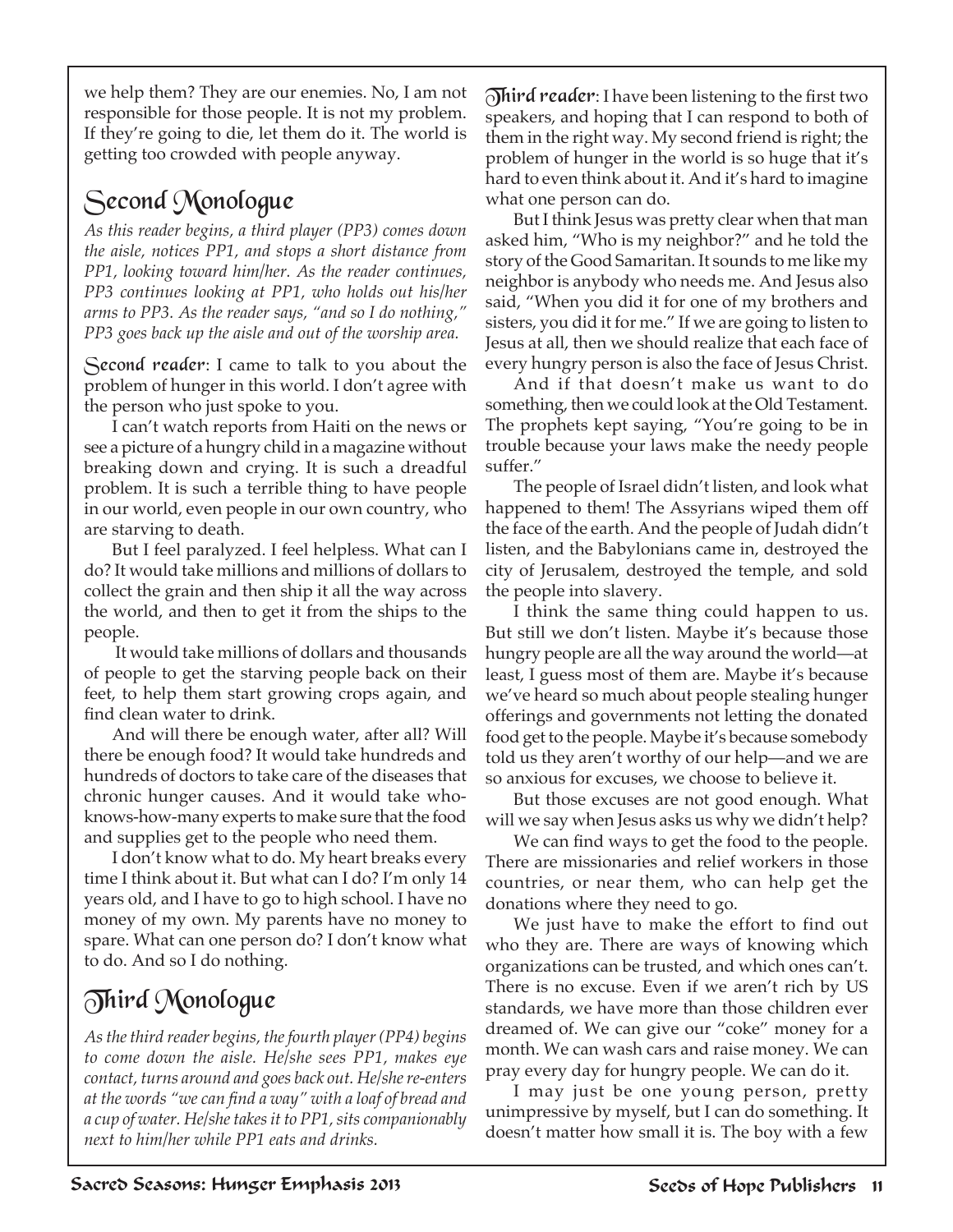fishes and loaves didn't have much to give. But he gave it. And I will give what little I can. I can make a difference, and with God's help, I intend to do it.

#### Epilogue

As the third reader ends the monologue, PP4 and PP1 remain where they are, and the song "A Little Bit of You" by Marsha Martie plays over the speakers. (See page 3 to find out how to get a copy of the song.) As the song reaches the words "Do you care enough to share just a little of your time," PP3 comes back in

and joins the other two. At "Do you care enough to take a child by his hand," PP4 comes back in. They all embrace. At "Do you hear the tender voice," the players all exit slowly.

*—Katie Cook is the editor for Seeds of Hope. A version of this activity was printed in the* Sacred Seasons *Hunger Emphasis 1999 packet, "The Bread of Deliverance," and a version was included in* Hope Is in Our Hands: Lessons & Activities for Children & Youth*, published in 2008 by Seeds of Hope and the Alliance of Baptists (go to www. seedspublishers.org/worship).* 

### Entertaining Strangers by Kayla McClurg

Hebrews 13:1-8, 15-16

the showed up without a reservation, as most of God's emissaries do. Clutching two plastic shopping<br>bags, scattered look in her eyes, she said quickly, "I was sent by Father Such-and-So. He gave me<br>expansion and tald ma to money and told me to come here."

Rats. The good Father had beat me to it—I, too, would have liked to suggest another "here." I wanted to say, this isn't a shelter. I wanted to say, one of the rules in life is you don't show up unknown at someone's door and expect to be taken in. Yet here she was. Late at night. Alone.

I like the idea that "entertaining strangers" might bring "angels unaware" into our lives; I just don't care for the practice. It's truly lovely, that God sends us the stranger, the interruption, as gift. But what to do with my love of order and stillness, living within my resources, keeping a respectable distance from disruptions?

The rest of you, I imagine, are so much better at the Jesus life. Right away you would spot the angel at your door, right away you would know that the unoccupied bed in your house is meant for her. You surely would have ushered in the angel with curiosity and delight, but I felt only trepidation as she walked through the door.

Have you noticed that scripture doesn't spend a lot of time telling us how to *feel* as we live as a new creation? It simply says, here's what you do: entertain strangers, put yourself in their skin, walk in their shoes—prisoners, too, and people being tortured, the whole of suffering humanity. And it says, don't try this alone. Yoke yourself to Jesus and to one another. I keep forgetting that part—that the "you" in scripture is more often plural than singular.

I keep forgetting that living the Jesus life on my own isn't difficult. It's impossible. Alone, I stumble. Alone, I overthink and overdo. Only together will we freely, even joyfully, have the heart to meet the angels that come, whatever their distressing disguises. Only together will we become whole.

*—Kayla McClurg manages and does much of the writing for Inward/Outward, a project of the Church of the Saviour in Washington, DC. The meditation above was posted on Inward/Outward. To see the writings and/or sign up to receive these insightful and often challenging daily meditations, go to http://inward/outward.org. To contact Kayla, write to inwardoutwardeditor@gmail.com.* 

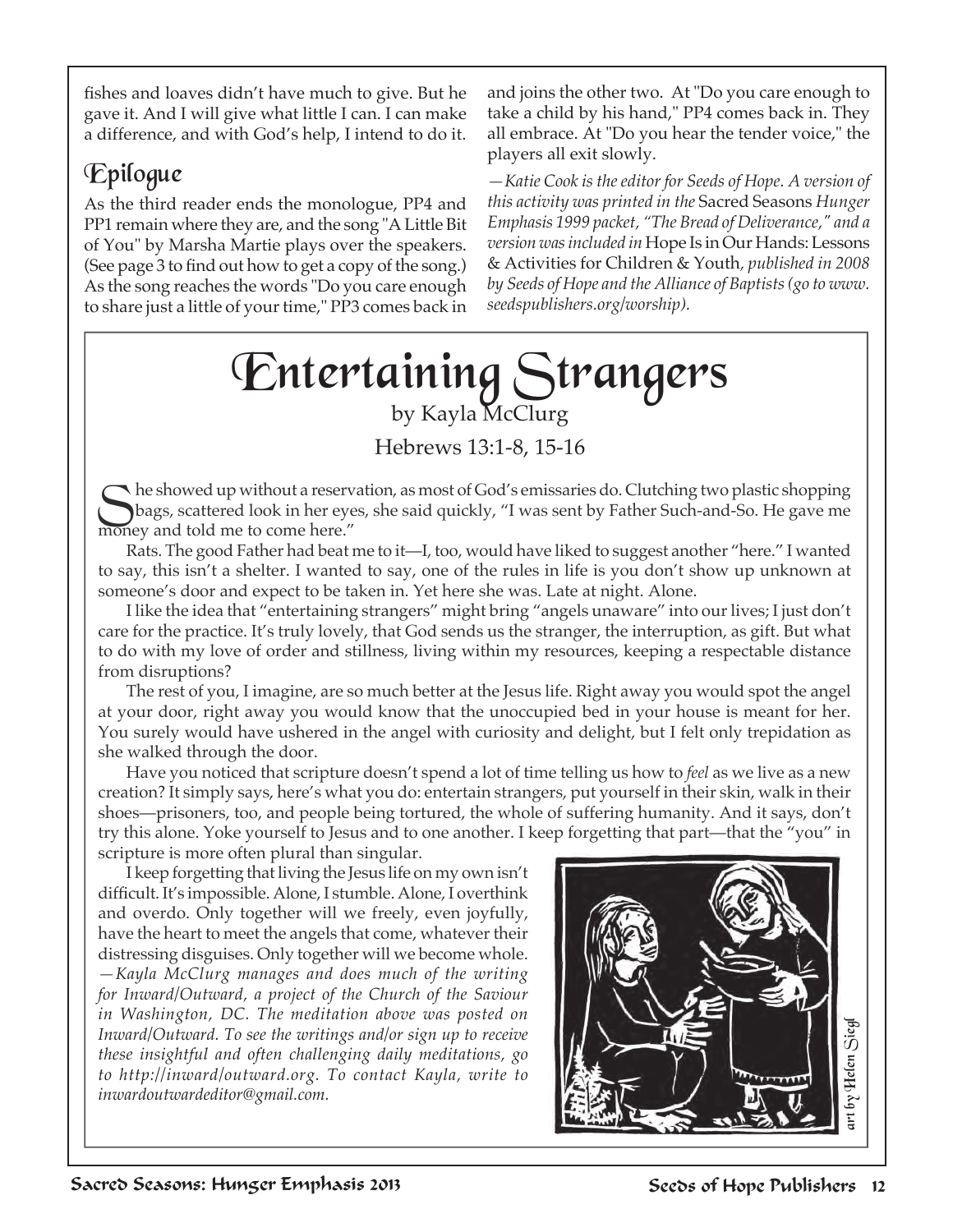# Quotes, poems & pithy sayings

The Arabs used to say,<br>When a stranger appears at your door, feed him for three days before asking him who he is, where he's come from, where he's headed. That way he'll have strength enough to answer. Or, by then you'll be such good friends you don't care. —Naomi Shihab Nye, *19 Varieties of Gazelle*

You can't get into heaven without a letter of recommendation from a homeless person. —Miguel de la Torres

We build walls around our hearts, around our homes, around our land, around our borders to keep out strangers, the different, the other; to protect ourselves from getting hurt or from having to share our space with others. We guard our hearts, our land, and our country with great vigilance until the

very guarding obsesses us and we become so outwardly focused and defensive that we lose touch with ourselves and our humanity. In our efforts to protect and defend we become disconnected and fragmented.

—Edwina Gately, *A Mystical Heart*

The first words about the Christian life are not about what we as individuals can experience, but about the kind of society God intends. The gospel, or good news, is that in Christ, God's coming kingdom is breaking into the here and now—in the depths of the believer's heart, but also in the world itself. This kingdom encompasses economic, material, psychological, political, social and spiritual existence.

—Charles Moore, "Why I Stopped Going to Church," posted in the *Daily Dig* 

Whatever else the true preaching of the word would need to include, it at least would have to be a word that speaks from the perspective of those who have been crushed and marginalized in our society. It would need to be a word of solidarity, healing and love in situations of brokenness and despair and a disturbing and troubling word of justice to those who wish to protect their privilege by exclusion. —Letty M. Russell, *Church in the Round*

If we wait for some people to become agreeable or attractive before we begin to love them, we will never begin. If we are content to give them a cold impersonal 'charity' that is merely a matter of obligation, we will not trouble to understand them or to sympathize with them at all. And in that case we will not really love them, because love implies an efficacious will not only to do good to others exteriorly but also to find some good in them to which we can respond."

—Thomas Merton, *No Man Is an Island*

Anytime we see somebody who is pushing a shopping<br>cart and talking to themselves or apparently drunk<br>on the cidewalk we know they didn't start out that were on the sidewalk, we know they didn't start out that way.… Something happened to them, probably something awful, probably more than once, that broke them and brought them to their sorry state. They were once children who didn't get a fair break. So let's honor who they were. Let's at least give them a fair break now.

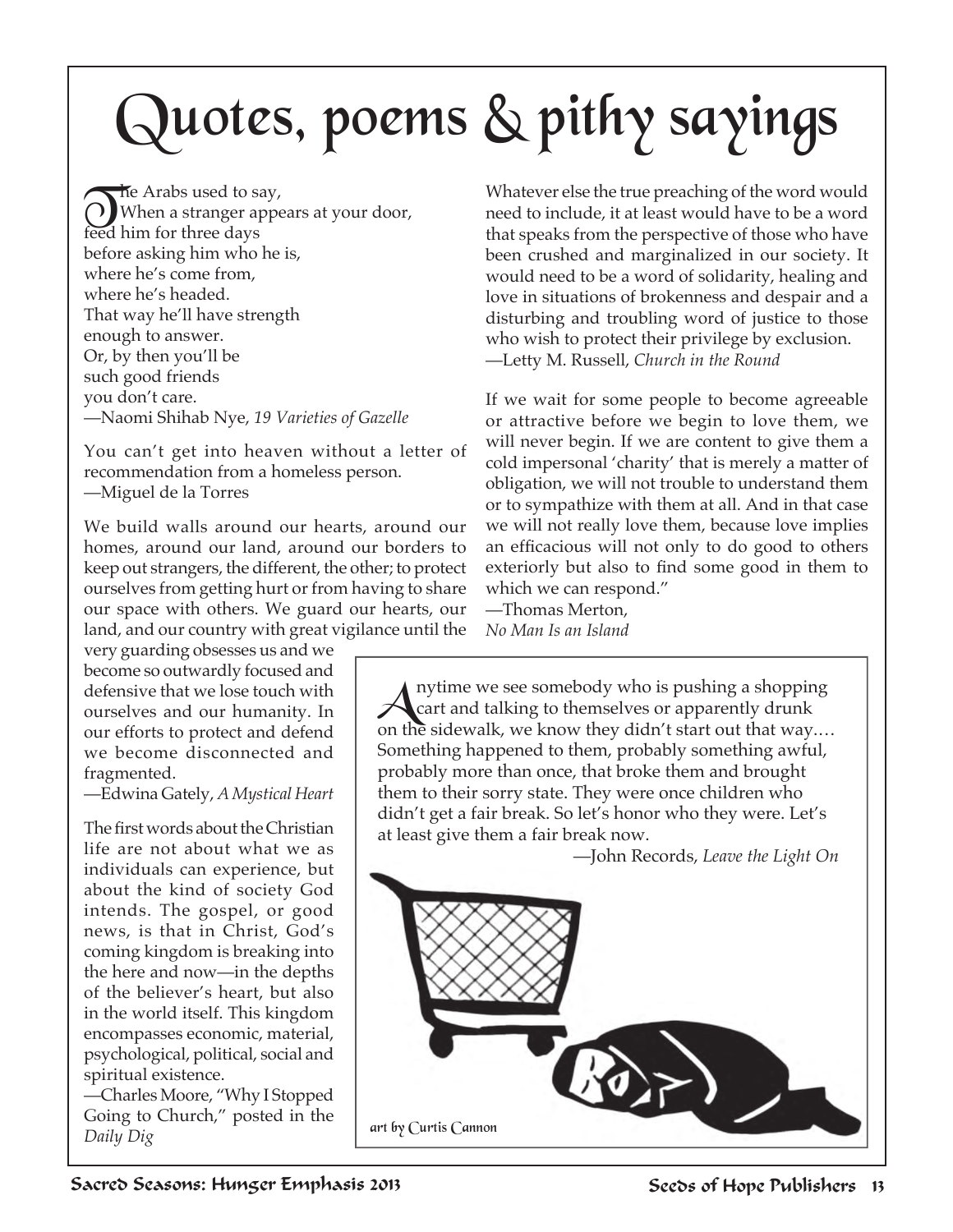## Love your neighbor as yourself: The call of shalom

by Stephen Jones Scripture: Mark 12:28-34; John 2:1-12

**Cove your neighbor as yourself."** Five words.<br>Actually, five revolutionary words. "Which commandment is the first of all?" Jesus was asked one day by a receptive scribe.

Jesus answered, "…you shall love the Lord your God with all your heart, and with all your soul and with all your mind and with all your strength. And the second is this, 'You shall love your neighbor as yourself.' There is no other commandment greater than these" (Mark 12: 28ff).

For Jesus, this sums up what God expects of us: Love God, and love your neighbor as yourself.

Love your neighbor as yourself. There is an assumption behind this second commandment: you must first love yourself. It's assumed in the commandment that you already love yourself. Indeed, one might draw the conclusion from Jesus that you cannot truly love your neighbor if you don't also love yourself. Elsewhere the New Testament states that you can't love God unless you also love your neighbor. (I John 4:19-

20)

As a small child, I was taught that we are to:

First, love God.

Second, love our neighbor.

And third, love ourselves. In that order of importance: put yourself and your needs last. But that isn't the order in which Jesus placed these commandments. Loving yourself precedes loving your neighbor. Love your neighbor as you already love yourself.

What Jesus couldn't have known is that loving ourselves has become such an over-arching issue for

our contemporary age. So many of us are caught up in self-loathing:

I do not like myself.

I find all kinds of fault with myself.

I do not like how I look, how I appear, how I act, how I respond, how I'm aging.

I dislike so many things about myself.

Today, many of us are lousy at loving ourselves.

What's interesting, however, is that we also live in an era in which so many people are trying to love themselves, or to discover themselves. In fact, we live in a narcissistic age. Some scholars maintain that we are living through a narcissistic epidemic in which everything revolves around me: around meeting my individual needs, around reaching my personal goals.

Why do CEOs of so many American corporations pad their own paychecks while laying off workers or denying benefits to their workers? It's the age of narcissism: look out for Numero Uno, Number

One, me, myself and I. All through the recent Great Recession, the income of the upper class has risen steadily while the incomes of the 95 percent of the rest of us have been stagnant or declining.

It's the age of narcissism. Look out for myself, and let others take care of themselves. It ignores the simple truth that if we raise the standard of living for all of us, then we all benefit. But if we raise the standard of living for only a few, only a few benefit.

Two authors were talking at a party. One

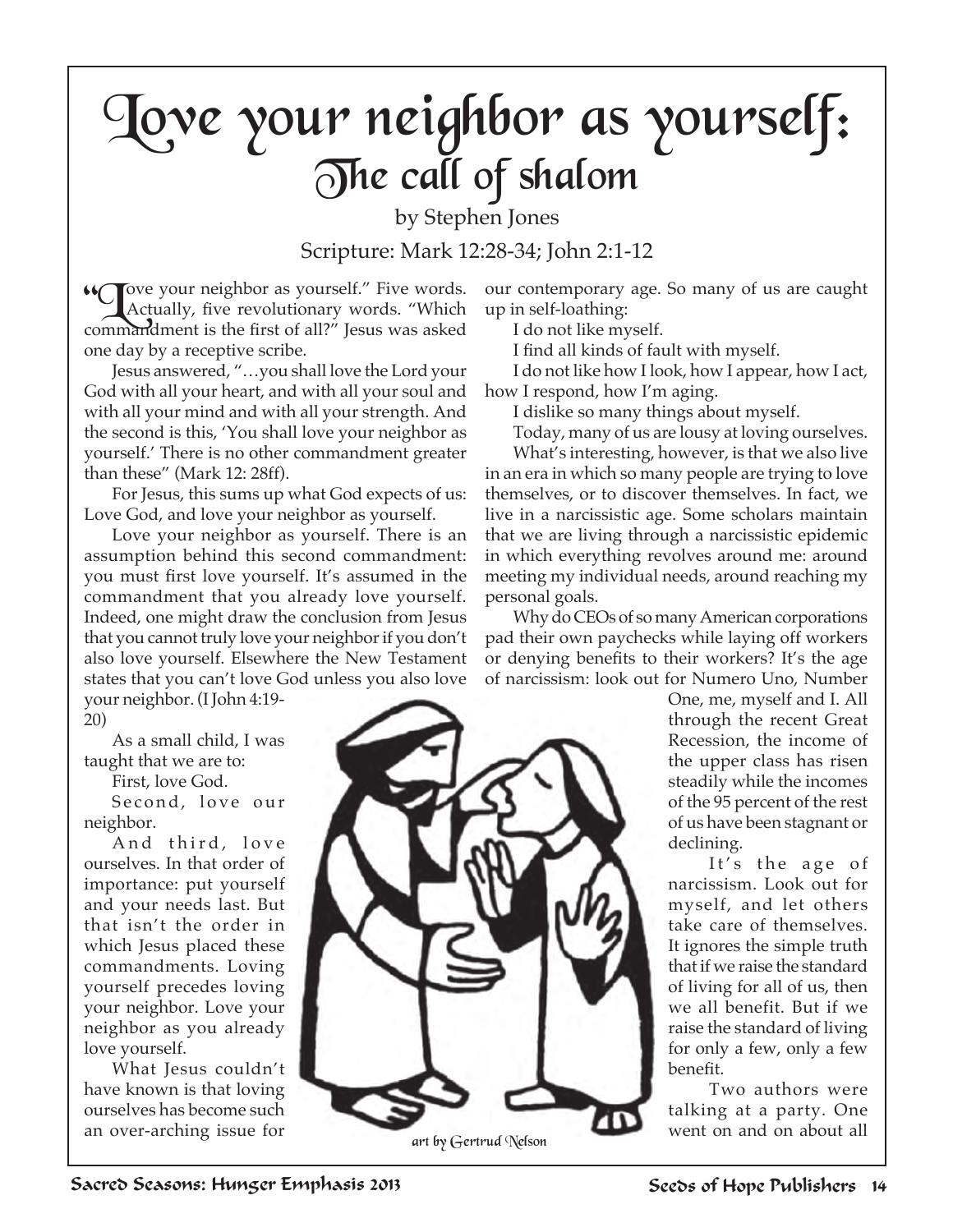the great reviews his most recent book had received. Then, checking himself, he said to the other author, "Well, enough about me. Let's talk about you. What did you think of my latest book?" (p. 64, Leonard Sweet, *The Hardest Three Words in the World to Get Right*)

Truly, we have become self-absorbed. If you want to write a bestseller, make sure it speaks to self-improvement, the search for the authentic self, the search to get ahead, the pathway to loving yourself. You'll find a receptive audience.

Often, when we go inward, we get lost. I know people who have walked away from their marriages, from healthy friendship circles, from life-giving careers, simply to "find themselves." Is it possible to "find ourselves" merely by looking within?

When we go on an inward search for ourselves, we will most likely get lost. Christianity is a relational faith, and we "go inward" to discover the image of God in which we were created, to find the Christ-like presence within us, to find God's Holy Spirit leading us out of ourselves.

 $\mathcal{I}$  would argue that the selfloathing so common to our age, as well as the search for self-love, result from the failure of Christianity to highlight the wisdom of Jesus: we must love ourselves.

We go inward for a connection to something transcendent, something beyond us, something more than us. If we go inward merely for a solitary journey—we will likely only become self-absorbed narrowing, rather than expanding, our search.

I would argue that the self-loathing so common to our age, as well as the search for self-love, result from the failure of Christianity to highlight the wisdom of Jesus: we must love ourselves.

Our failure to include our own selves in the gospel of compassion has resulted in a "selfless slumber" in modern Christianity. We have been far too concerned about pride, or vanity, or the sin of being egotistical, to focus upon healthy self-love.

Perhaps the most classic commentary for mainline Protestants is T*he Interpreter's Bible* published by Abingdon-Cokesbury (1952). I looked at this multi-volume commentary, once found in nearly all pastors' libraries, to see how they interpreted "Love your neighbor as yourself." Below is what I found.

- Leviticus 19:18: no mention of loving oneself.
- Mark 12:28: no mention of loving oneself, only loving neighbor.
- Matthew 19:19: no mention of loving oneself.
- Matthew 22:39: explores self-love, but warns of the difference of false self-love (selfishness) and true self-love (unselfishness).
- Luke 10:27: Here's a direct quote: "Love thy neighbor as thyself," and "thyself" seems to imply the duty, as well as the fact, of selflove—and this Jesus certainly did not intend. (p. 194)
- Romans 13:9: no mention of loving oneself.
- Galatians 5:14: no mention of loving oneself.
- James 2:8: no mention of loving oneself.

Wiblical interpreters do not know what to do<br>with "as thyself," and tend to overlook this<br>walked force and force auchainable on "laws" part of Jesus' message and focus exclusively on "love thy neighbor." In fact, this concept has been largely overlooked throughout Christian history.

Jesus' idea or vision of shalom is the corrective to this silence. It is a vision of seeking the well-being of everyone, including ourselves. A person devoted to shalom cares for herself. A person devoted to shalom loves himself. A person devoted to shalom practices self-love and self-care as well as love and care for others.

Shalom—seeking the well-being of ourselves and others, seeking the well-being of society and of the created order—brings all of this together in a holistic vision. Because our historic presentation of the gospel of Jesus Christ has ignored this central vision of shalom, we've lost Jesus' core idea of loving ourselves, or of addressing our own well-being.

For over 40 years, I've used the Taylor-Johnson Temperament Analysis with young couples in pre-marital counseling. I've been struck by how it identifies high levels of hostility within many of us. We have so much inner hostility, directed at ourselves, setting unrealistically high bars of performance and attainment, as well as directed at those we love.

I urge anyone with high hostility scores to "unload their backpack" of unprocessed hurts, losses, embarrassments and violations before they have children, because you do not want to project all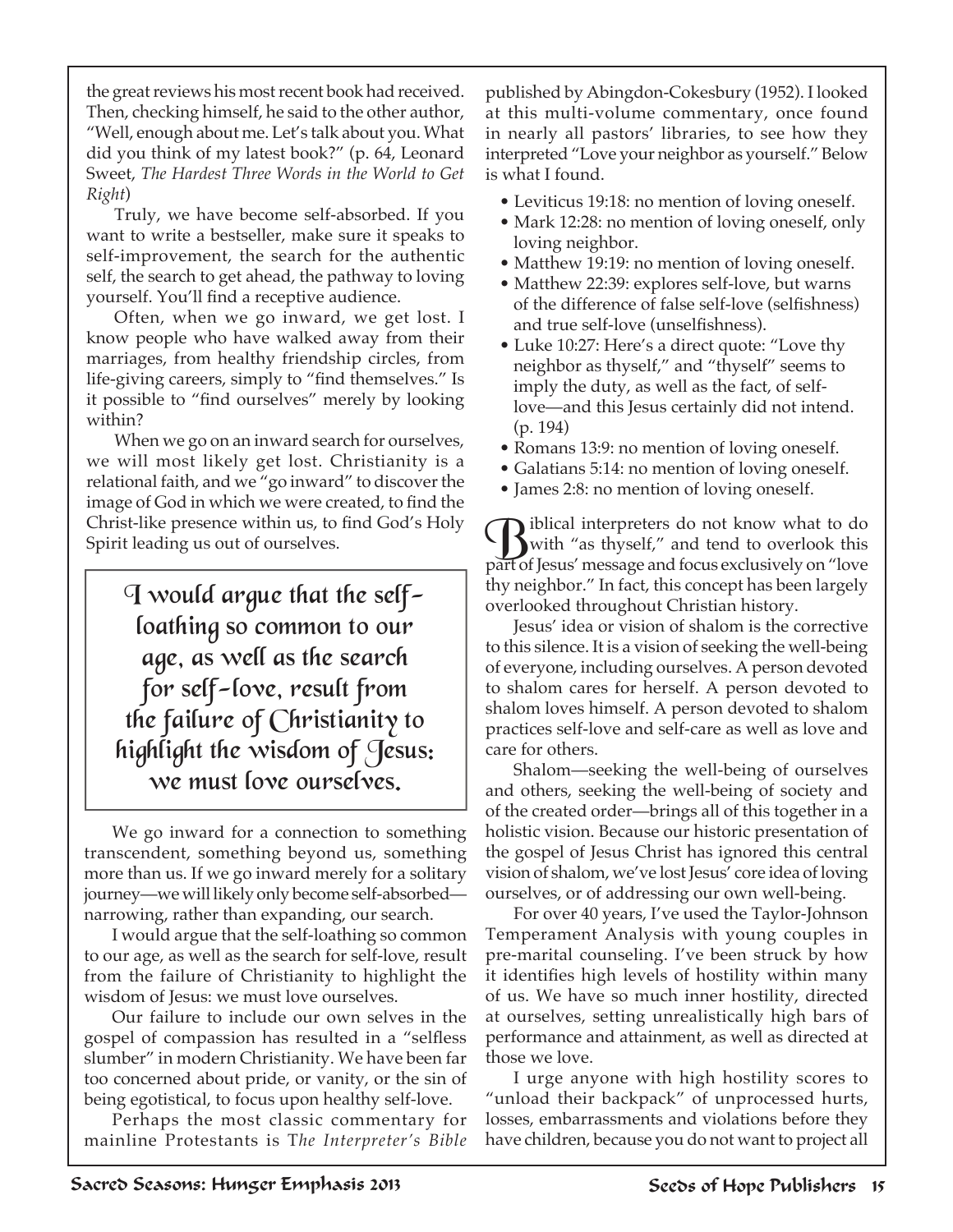that hostility and its unreasonable standards upon your children. You will create sons and daughters who also hate themselves and cannot possibly earn their parent's love.

For similar reasons, others go the opposite direction and set no standards for their children, practicing *laissez-faire* parenting, which results in narcissistic children who are convinced that the entire world revolves around them, we all exist to meet their needs.

Self-absorption isn't the answer. Neither is an unending inner journey that never leads outward. Jesus' Good News to our self-absorbed, narcissistic era is this: love yourself as God loves you. And love your neighbor as yourself. It's the shalom-idea of inter-connectedness.

Seeking shalom is a unifying journey of discovering the path to our own well-being and the well-being of others and of God's created order. Shalom is God's intention for the world. If my wellbeing involves your undoing, then it cannot possibly be shalom.

If my well-being is at your expense, it cannot possibly be shalom. If our seeking well-being for ourselves is at the expense of God's created order, that cannot possibly be shalom. Shalom represents complementary wellness and wholeness.

Well-being is complementary by nature. When I lack well-being, it is nearly impossible for those around me to be full and well and whole. How can my colleagues feel well in their lives if I am spewing hurt and division and narcissism?

How can my family feel well in their lives if I do not attend to my own well-being? How can a congregation be a place of well-being if the pastor's well-being is absent?

Self-care was of extreme importance to Jesus. Look at all the times that he went off into the mountains by himself to pray and to attend to his own well-being. He was constantly attentive to his own spiritual and relational needs. He practiced what he preached: he loved his neighbor as he loved himself.

One of the most challenging stories of Jesus' ministry is his first miracle reported in the Gospel of John, changing the water into wine at a wedding in the village of Cana. (John 2:1-12) What's challenging is not the obvious fact that Jesus drank wine, but the more important note that the miracle took place even though no one was dying, no one was blind, no one was hurting and no one was healed. Only a wedding party was saved embarrassment.

The wedding at Cana was among peasant Jews. Resources were limited. You began the wedding party with your best wine and then you served your cheapest wine and finally only water. This family at Cana was likely related through kinship to Mary and Jesus. Jesus showed up to the wedding with 12 friends, and Mary brought the rest of her family. Just the Nazarenes alone could have strained the wedding budget for wine.

Mary takes charge in this parable, pointing out to Jesus that their hosts have run out of wine. Jesus tries

### Jesus' idea or vision of shalom ...is a vision of seeking the well being of everyone, including ourselves.

to dodge the issue saying, "Woman, what does this have to do with me? My time hasn't come yet." (John 2:4) The curious use of the title, "Woman," instead of "Mother," might suggest a distance between the two. They are not on the same page.

Mary ignores Jesus' statement and tells the servants, "Do whatever he tells you." (2:5) She affirms confidence in Jesus' ability. Why is Mary so concerned? She cares for the well-being of her relatives, and she wants their wedding day to be long-remembered, centered in a vision of abundance, of completeness, of shalom.

Mary could easily have said back to Jesus, "Son, for the well-being of these whom we so dearly love here in Cana, can you address this need?" Because shalom has to do with seeking the well-being of others—even those in our extended family—his was surely Mary's concern.

And thus, Jesus' first miracle, which "revealed his glory" (2:11b), also revealed his passion for shalom. If there was separation between Jesus and his mother, immediately following the wedding "Jesus and his mother, his brothers, and his disciples went down to Capernaum and stayed there for a few days" (2:12).

In the spirit of shalom, it isn't selfish to spend time with family, with loved ones, with friends. It is a part of seeking the well-being of ourselves and those around us. If there was tension between Jesus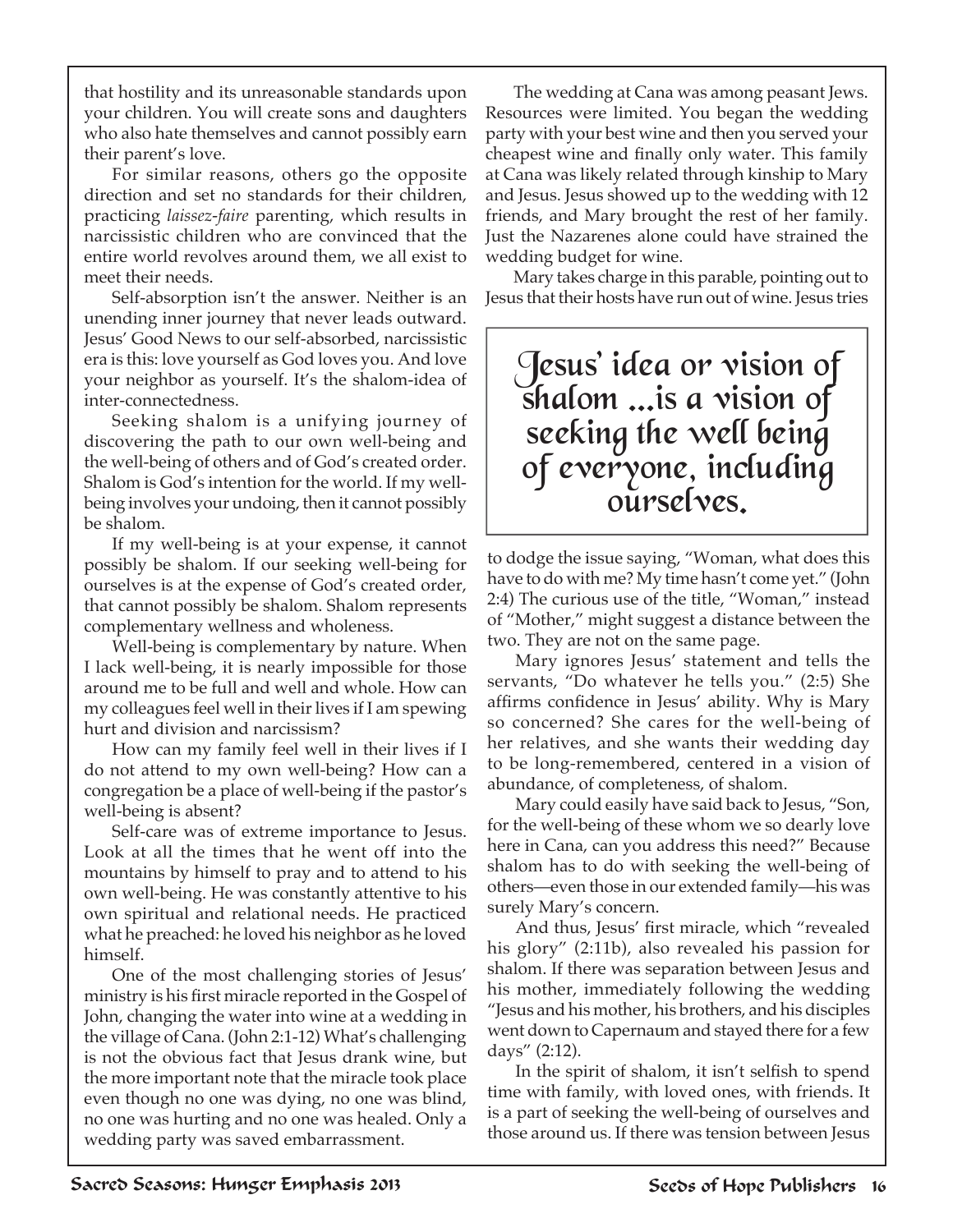and his mother, the family retreat in Capernaum could easily have restored the harmony.

The call of shalom is to love yourself as God loves you and to love your neighbor as yourself.

In 1986, after a terrible auto accident for our family, we returned home as broken a family as we could be. My wife's injuries were so extensive that much of the parenting of our two little children fell to me. I was stretched beyond anything I had known.

And I'll never forget the day my secretary at church took me aside and said, "As a friend, Steve, I have to tell you that you are not taking care of yourself. You aren't dressing well. You aren't looking good. You look out of control."

I wasn't delighted to hear her say that, but as soon as she spoke those words, I knew she was right. I was taking care of others, but I wasn't taking care of myself. Without self-care, without self-love, we are not tending to the vision of shalom. We cannot get out of balance and think that we are following Jesus' way.

In my case, I was little good to my family or my congregation by ignoring my own well-being. This was an automobile accident that I caused, and I as yet wasn't far in my journey of forgiving myself. Hating myself and what I had done was a true obstacle to shalom.

"Love your neighbor as yourself" is first found in the Bible in Leviticus (19:18). It's also found in Romans (13:9), in Galatians (5:14), and in James (2:8).

Well-being is complementary by nature. When  $\overline{q}$  lack well being, it is nearly impossible for those around me to be full and well and whole.

Similar teachings are found in many of the world's religions. It's found twice in Matthew (19:19; 22:37- 39) once in Mark (12:30-31), once in Luke (10:27). This is no after-thought, no footnote. As Jesus said, it is the central commandment of God.

The call of shalom is to love yourself as God loves you and love your neighbor as yourself. *—Steve Jones, a pastor since 1972, currently serves the First Baptist Church of Kansas City, MO. He is the author of* Peaceteacher: Jesus' Way of Shalom*, published in three languages by the Baptist Peace Fellowship of North America. Go to www.bpfna.org for information about the book and a free teacher's guide for group study.*

The hardest spiritual work in the world is to love the neighbor as the self—to encounter another human being not as someone you can use, change, fix, help, save, enroll, convince or control, but simply as someone who can spring you from the prison of yourself, if you will allow it.  $-\beta$ arbara Brown  $\overline{O}$ aylor, An Altar in the World

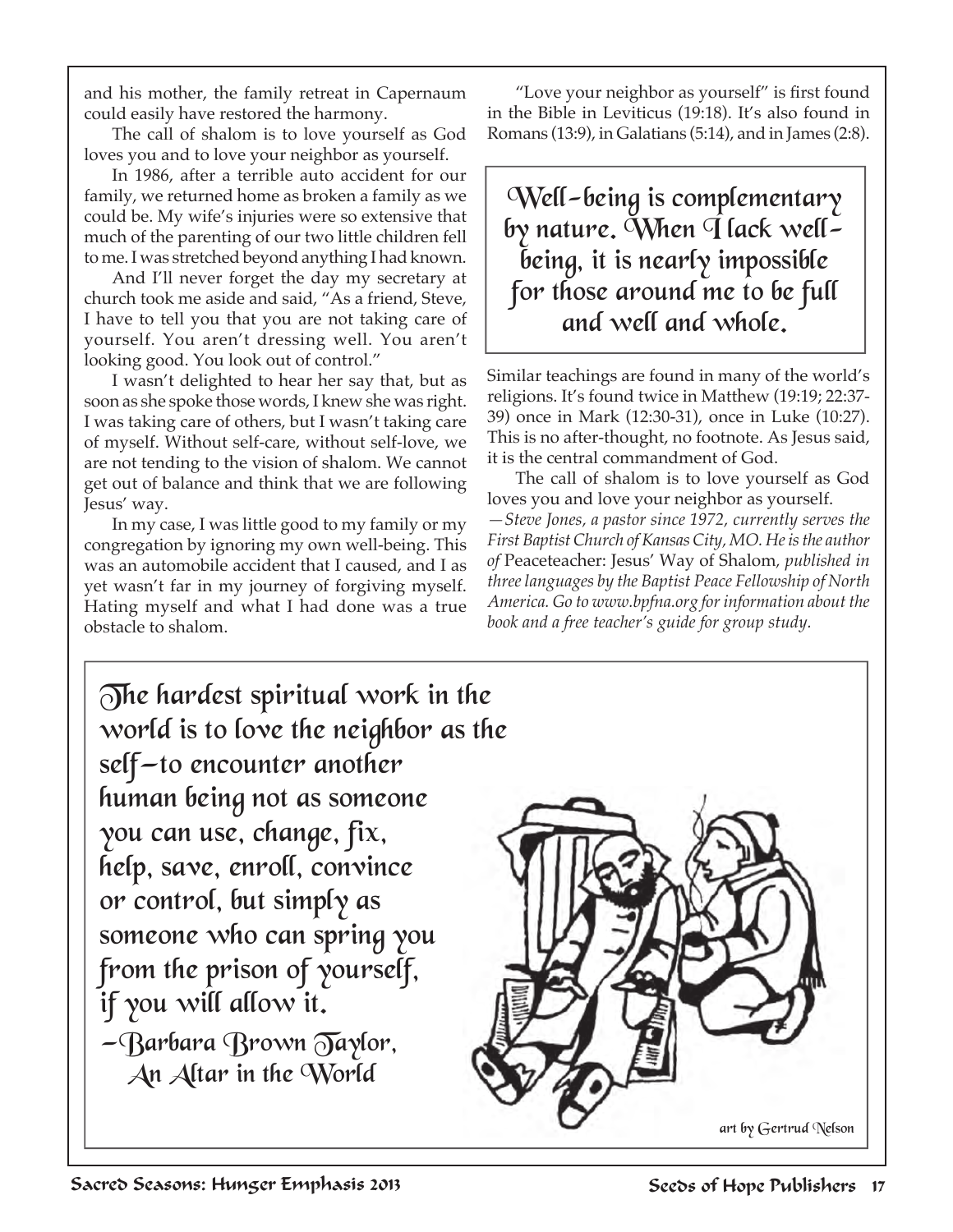

*—Deborah Harris is a freelance writer and lyricist living in Waco, Texas. In addition to serving as a member of the Seeds Council of Stewards, she is the copy editor for* Sacred Seasons *and* Hunger News & Hope.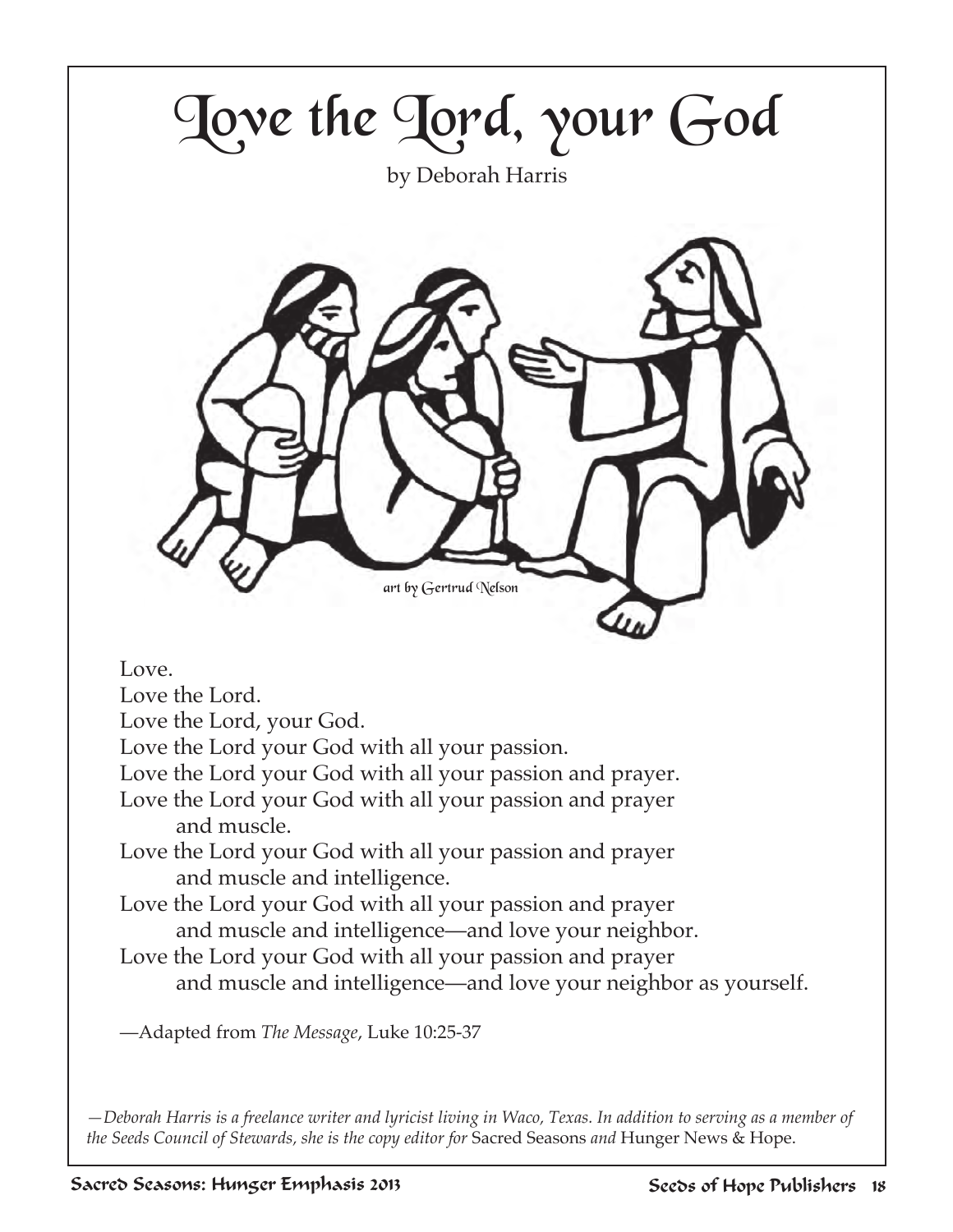### Helping my neighbor: 12 things for kids, their parents & their ministers to do

by Emily Benton Ryan

#### 12 things kids can do

- 1. Whenever your stomach growls, pray for the 870 million people in the world who have to go to bed hungry.
- 2. Give one of your favorite garments to a thrift store or a clothing closet for low-income people.
- 3. At each meal, offer thanks for the food that you have (even if it's not your favorite) and pray that God will help you do things for people who don't have enough.
- 4. Try not to eat junk food.
- 5. Find out if there is a weekend backpack program in your community for kids who don't have food at home. If there is, ask if you can help fill the backpacks. If there isn't, write a letter to your local newspaper and ask why there isn't one.
- 6. Ask your parents, teacher, or Sunday school leaders where the food you eat comes from. Why do so many people go hungry in countries that export food products to other countries?
- 7. Make a list of things you have and a list of things you would like to have. Talk to your parents about which of these are necessities and which are luxuries.
- 8. Don't eat between meals for a week.
- 9. Ask your parents or pastor about hunger organizations and donate some of your allowance to your favorite one.
- 10.Ask your children's minister what the Bible says about hungry people. Encourage him or her to spend some time teaching you and the other children about this.
- 11.Ask your Sunday school teacher about the country of Syria in the Bible. Find it on a map of Bible lands. Then pray for the millions of refugees who are trying to escape the violence in Syria, and who need food and shelter.

12.Read the story of the Good Samaritan in Luke 10:25-37. Why do you think the first two people didn't help the man who was in trouble? What do you think you would do? Talk to your parents about this.

#### 12 things parents can do

- 1.Take your children grocery shopping with you. Buy extra canned foods, peanut butter, or other staples for your local food pantry. Have your children pick out their favorites, so that a hungry person can enjoy the foods that they enjoy.
- 2.Take your children to a farmer's market and talk to them about eating healthy food grown by local famers.
- 3. Have a meal that is just soup and bread or beans and tortillas. Get your kids to help you plan it.

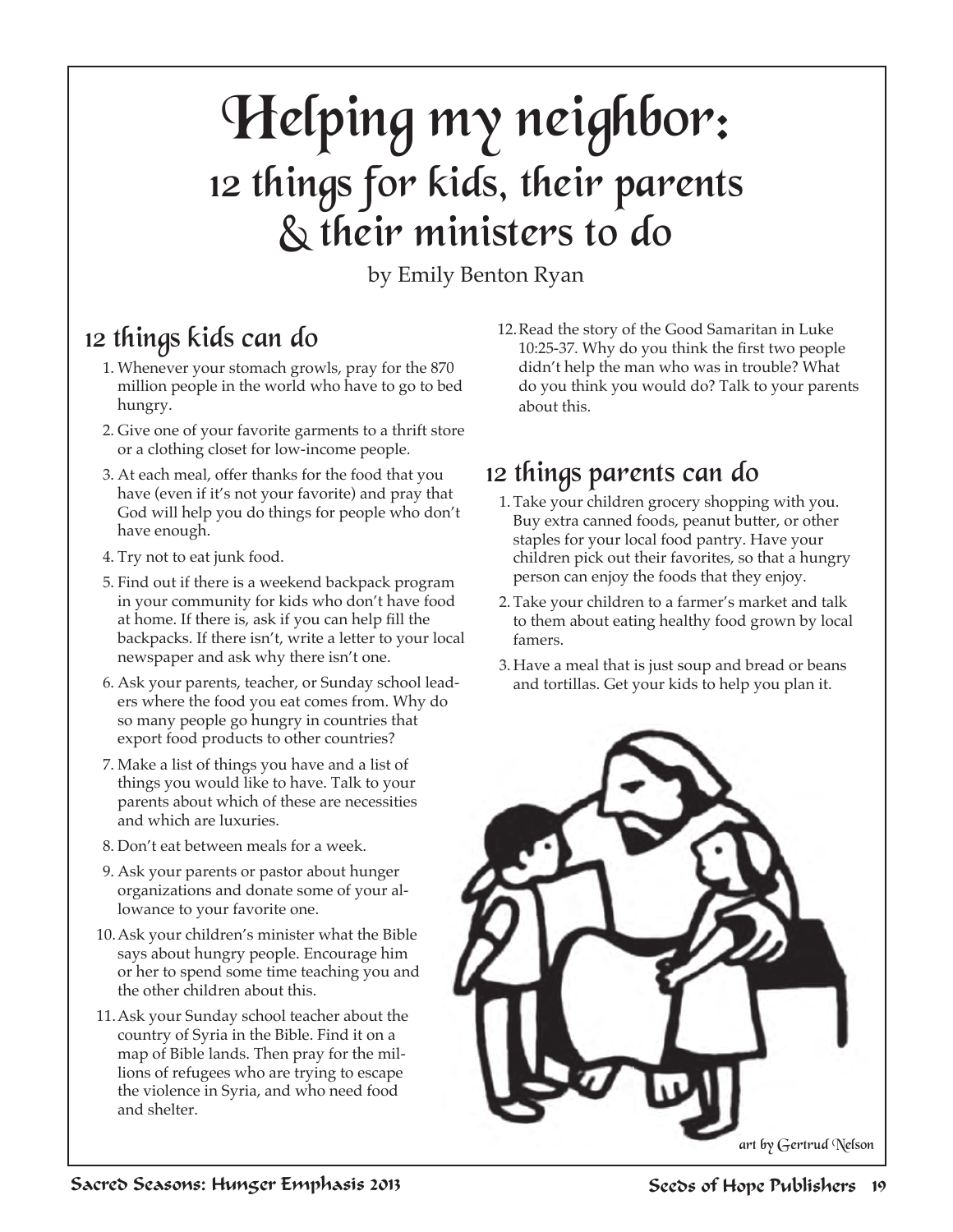- 4. Take your children with you to volunteer at a soup kitchen or deliver Meals on Wheels.
- 5. Work with your children to organize a canned food drive at your church. Kids can motivate a congregation better than anyone.
- 6. Find a copy of the *Simply in Season* Children's Cookbook by Mark Beach and Julie Kauffman. Help your children learn where their food comes from.
- 7. Teach your children about the importance of recycling.
- 8. Get your children to help you put toiletries or fruit and granola bars in baggies, and give them to people who stand on street corners with signs.
- 9. Encourage your children to collect some of their blankets and warm clothing. Then take the kids to deliver the items at a local shelter.
- 10. Help your kids write a letter of concern to Congress or the President about hungry people. Let them write or draw on a paper plate, and then fold it and put it in an envelope to mail. (Go to www.bread.org for help in wording the letter. A salad-size paper plate will go, folded once, in a small standard envelope.)
- 11. Talk with your children about those guys who stand on busy street corners holding signs.
- 12. Talk with your children about all the luxuries you have compared to the necessities that some lack.

#### 12 things a children's minister can do

- 1. Find out what materials your denomination produces for children about hunger. If you need help, contact Seeds (254-755-7745 or seedseditor@ clearwire.net) and we'll help you find materials that are appropriate for your church.
- 2. Ask your church to collect canned food for a local food pantry, and get the children to promote it.
- 3. Encourage your children to be involved with a UNICEF collection for Halloween.
- 4. Talk with the children about what it must be like to be homeless. Ask someone to dress up like a homeless person and come in and talk to the kids.
- 5. Get a list of homebound church members and ask the kids to write and decorate cards to them. Or ask them to write and decorate cards for Meals on Wheels recipients.
- 6. Conduct a Bible drill with the children using verses about taking care of poor people. Tell them that these verses have a theme, and get them to

guess what it is. (You can use the 40-day calendar that comes with this packet to get the references; each day includes a scripture about what God thinks of poor and marginalized people and what believers are commanded to do.)

- 7. During a time when your children usually have a meal together, pass out one piece of bread and a cup of water to each of them and talk with them about how hunger feels.
- 8. Help your children assemble relief kits for people in war zones or disaster areas. Either the Mennonite Central Committee (www.mcc.org/respond/ kits) or Church World Service (www.churchworldservice.org) will tell you how.
- 9. Set up a church-wide recycling center and get the children to promote it with announcements and skits.
- 10. See if there is a CROP Hunger Walk in your community. If there is, get your children involved in walking. For more information, go to www. churchworldservice.org and click the "CROP" button. If there isn't, organize your own walk.
- 11. Give each child one-fourth cup (two ounces) of rice in a baggie and tell them to take it home and think about the fact that 870 million people only have this much to eat on most days.
- 12. Before it gets cold this winter, encourage the children to donate blankets, coats, gloves and scarves to a homeless shelter.

*—Emily Ryan is the mom of Nathan and Jack, and is a grant writer for the Baptist Health Foundation of Little Rock, AR. She lives in Roanoke, VA, and is a former Seeds of Hope intern. This is an updated version of the one she wrote in 2008.*

Breaking down the barriers between the givers and the receivers of aid, between those who have and those who have not, is an essential expression of the solidarity that liberates the privileged from their blindness and the marginalized from their invisibility.  $-\overline{0}$ heodore W. Jennings, Good News to the Poor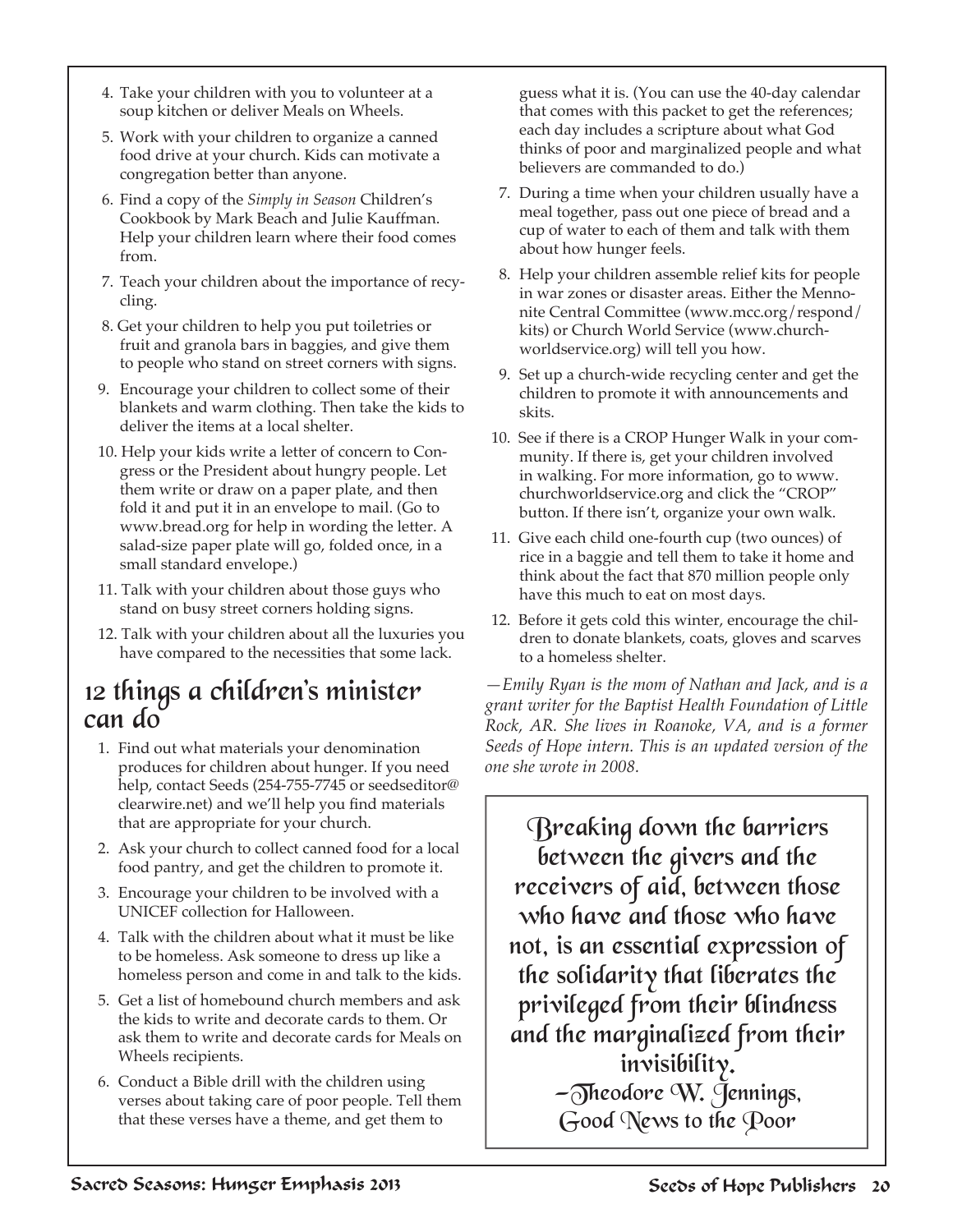## 2013 Facts about Hunger

compiled by Natalia Alas

#### Hunger Around the World

• The vast majority of hungry people (98 percent) live in developing countries, where almost 15 percent of the population is undernourished. Around three-quarters of these undernourished people live in low-income rural areas, principally in higher-risk farming areas. *World Food Programme (WFP)* 

• Approximately 870 million people in the world do not eat enough to be healthy. That means that one in every eight people on Earth goes to bed hungry each night. However, there is hopeful news: the number of people living with chronic hunger has declined by 130 million people over the past 20 years. *United Nations Food and Agriculture Organisation (FAO)*

• Hunger is number one on the list of the world's top 10 health risks. It kills more people every year than AIDS, malaria and tuberculosis combined. *Joint UN Program on HIV/AIDS (UNAIDS)*

*•* Between one-third and one-half of all deaths in children under the age of 5 in developing countries are linked to poor nutrition. Some studies estimate this to include 3.1 million children. WFP, *UN Inter-Agency Group for Child Mortality Estimation (IGME)*

• The first thousand days of a child's life, from pregnancy through age 2, are the critical window in which to tackle undernutrition. A proper diet in this period can protect children from the mental and physical stunting that can result from malnutrition. *IGME*

• It costs just US\$0.25 per day to provide a child with all of the vitamins and nutrients he or she needs to grow up healthy. *WFP*

• If women in rural areas had the same access to land, technology, financial services, education and markets as men, the number of hungry people could be reduced by 100-150 million. *FAO*

• It would cost US\$3.5 billion to feed every hungry schoolchild in the world. That's around two times

the takings from the movie *Titanic*, which grossed US\$1.8 billion worldwide. *WFP*

• Asia and the Pacific have the largest share of the world's hungry people (some 563 million). *WFP*

• One out of six children in developing countries is underweight. *WFP*

• About 180 million children under the age of 5 suffer from stunting and are not reaching their potential. About 80 percent of the these stunted children live in just 20 countries. *WFP, UNICEF*

• 66 million primary school-age children across the developing world are hungry when they attend classes, with 23 million in Africa alone. US\$3.2 billion would feed all of the hungry school-age children in the world for one year. *WFP*

• Under-nutrition among pregnant women in developing countries leads to one out of six infants

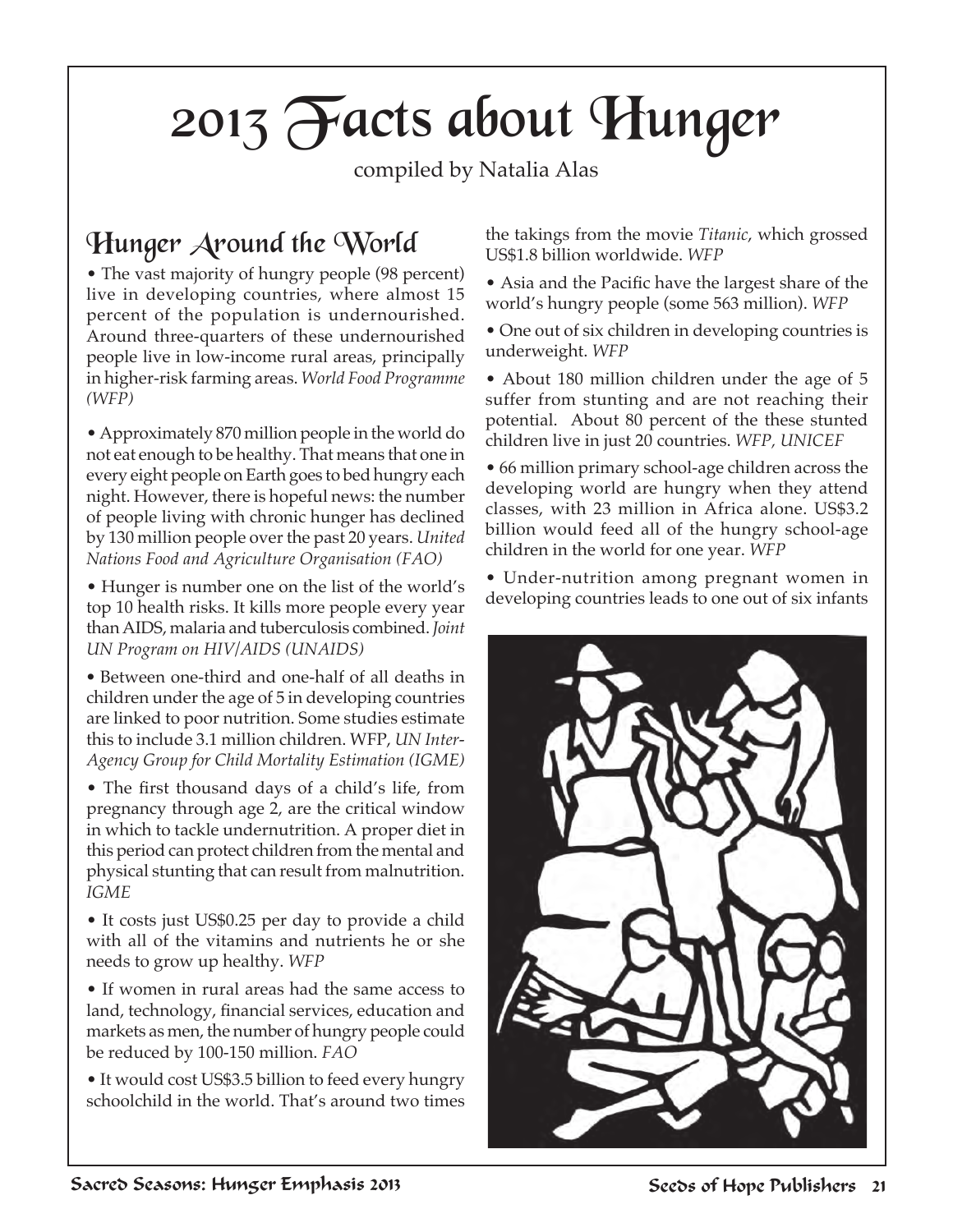born with low birth weight. This is not only a risk factor for neonatal deaths, but also causes learning disabilities, mental retardation, poor health, blindness and premature death.

—*World Hunger Education Service (WHES)*

• There is enough food to provide everyone in the world with at least 2,720 kilocalories (kcal) per person per day. The principal problem is that many people in the world do not have sufficient land to grow, or income to purchase, enough food. *FAO*

• As of 2008, the World Bank has estimated that there were an estimated 1,345 million poor people in developing countries who live on \$1.25 a day or less. *WHES*

• By causing poor health, low levels of energy, and even mental impairment, hunger can lead to even greater poverty by reducing people's ability to work and learn, thus leading to even greater hunger. *WHES*

• One out of three people in developing countries are affected by vitamin and mineral deficiencies. *World Health Organization (WHO)*

• A child dies from hunger-related causes every 13 seconds. That's as many as 7,000 children younger than 5 killed every day. *30 Hour Famine*

### Hunger in the US

• Nearly 49 million people in the United States are living in food-insecure households or a household where the members are unable to consistently access the adequate amount of nutritious food necessary for a healthy life.

—*USDA*

• A key cause of food insecurity in the United States is the lack of sufficient resources to cover the cost of food in addition to meeting other basic needs. —*Feeding America*

• Ninety percent of all counties in the US have a majority of food-insecure children living in households with incomes at or below the federal poverty line.

*Feeding America*

• One in six people in America face hunger. *Do Something*

• Households with children reported a significantly higher food-insecurity rate than households without children. *Do Something*

• Food insecurity exists in every county in America. *Do Something*

• In the US, hunger isn't caused by a lack of food, but rather the continued prevalence of poverty. *Do Something*

• One in seven people are enrolled in Supplemental Nutrition Assistance Program (SNAP). Nearly half of them are children.

*Do Something*

• Forty percent of food is thrown out in the US every year, or about \$165 billion worth. All of this uneaten food could feed 25 million Americans. *Do Something*

• More than one in five children is at risk of hunger. Among African-Americans and Latinos, nearly one in three children is at risk of hunger.

*United States Department of Agriculture (USDA)*

• Of the more than 20 million children who receive free or reduced-price lunch each school day, less than half receive breakfast and only 10 percent go to summer feeding sites. *USDA*

• About half of all American children will receive SNAP benefits at some point before age 20. *Bureau of Labor Statistics*

• Low-income households spend a greater share of their income on food. Food accounts for 16.4 percent of spending for households making less than \$10,000 per year compared to the US average of 12.7 percent. *Bureau of Labor Statistics*

We want to take people's success stories and rewrite the "story" of hunger. There are things that have been working, and things we know can work. It may once have seemed like a hopeless story, but we're changing it to a hopeful one. —Bill Ayres, cofounder of World Hunger Year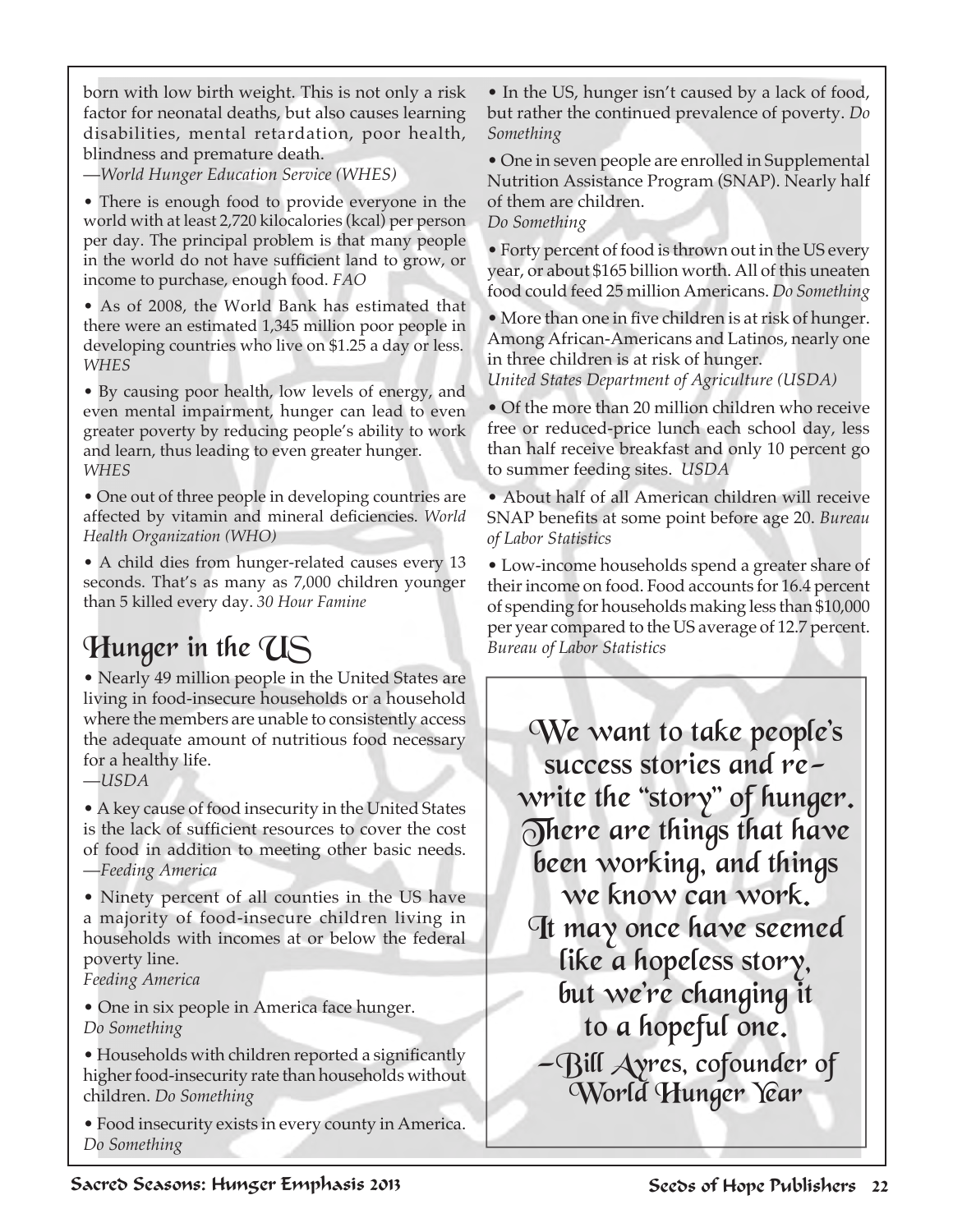## How much do you know about hunger?

compiled by Natalia Alas

*Test your hunger knowledge by taking the following quiz.*

1. One in Americans do not have access to enough food. A. 5 B. 2 C. 6 D. 8

 2. True or False: The lack of adequate nutrition affects a child's cognitive, physical and behavioral development.

A. True B. False

 3. Approximately how much of the population in developing countries is undernourished? A. 15 percent B. 20 percent C. 10 percent D. 5 percent

 4. How many US dollars does it cost per day to provide a child with all of the vitamins and nutrients he or she needs to grow up healthy?

A. \$1.00 B. \$5.00 C. \$0.25 D. \$10.00

 5. How many people in the world do not have enough to eat? A. 50 million B. 100 million C. 500 million D. 870 million

 6. What percentage of deaths in children under the age of 5 in developing countries is linked to undernutrition?

A. one-third B. one-half C. one-fourth D. one-eighth

 7. 1,345 million people in developing countries live on \$\_\_\_\_ per day or less. A. \$0.40 B. \$1.25 C. \$1.00 D. \$0.75

 8. True or False: A key cause of food insecurity in the United States is the lack of sufficient resources to cover the cost of food in addition to meeting other basic needs.

A. True B. False

 9. How much do low-income households spend on food? A. 18.5 percent B. 20 percent C. 16.4 percent D. 10 percent

10. One in people will go to bed hungry tonight. A. eight B. six C. ten D. five

*—Natalie Alas, a native of Pearland, TX, is a Professional Writing student at Baylor University and a Seeds of Hope intern.* 

Correct answers:  $1c$ ,  $2a$ ,  $3a$ ,  $4c$ ,  $5d$ ,  $6a$ ,  $7b$ ,  $8a$ ,  $9c$ ,  $10a$